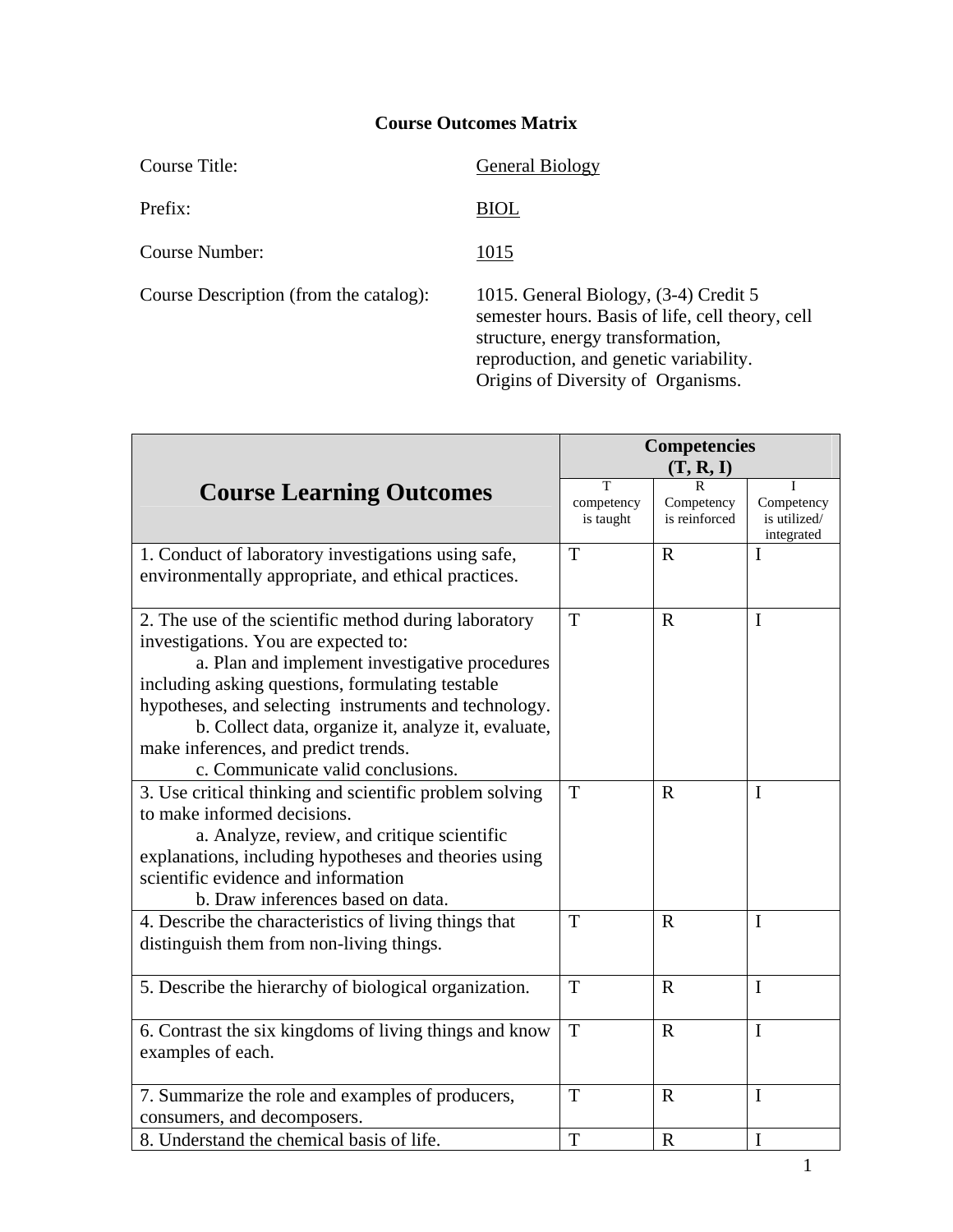| 9. Demonstrate an understanding of the four types of   | T | $\mathbf R$ | I              |
|--------------------------------------------------------|---|-------------|----------------|
| organic molecules.                                     |   |             |                |
| a. Distinguish between organic molecules and           |   |             |                |
| inorganic compounds.                                   |   |             |                |
| b. Describe the properties of carbon that make         |   |             |                |
| it the central atoms of organic compounds.             |   |             |                |
| c. Distinguish between the three types of              |   |             |                |
| isomers.                                               |   |             |                |
| d. Identify the major functional groups that           |   |             |                |
| present in certain organic molecules.                  |   |             |                |
| e. Learn the function and draw the structures of       |   |             |                |
| the carbohydrates, lipids                              |   |             |                |
| proteins, and nuclei acids to include the              |   |             |                |
| building block molecules: monosaccharides, glycerol,   |   |             |                |
| fatty acids, amino acids, phosphates, and              |   |             |                |
| nucleotides.                                           |   |             |                |
| f. Understand biological function of each type         |   |             |                |
| of organic molecules organic molecules studied.        |   |             |                |
| g. Draw the structures of amino acids, explain         |   |             |                |
| how they are grouped                                   |   |             |                |
| according to their radical group, and explain          |   |             |                |
| the levels of protein structure.                       |   |             |                |
| h. Draw the chemical structures of                     |   |             |                |
| ribonucleotides and deoxyribonucleotides to include    |   |             |                |
| the purines, pyrimidines, pentoses, and phosphate      |   |             |                |
| groups.                                                |   |             |                |
| i. Draw the structure of DNA and RNA.                  |   |             |                |
| 10. Explain why the cell is the basic unit of life and | T | $\mathbf R$ | I              |
| describe the cell theory.                              |   |             |                |
| a. Compare and contrast the characteristics of         |   |             |                |
| prokaryotic and eukaryotic cell.                       |   |             |                |
| c. Explain why the relationship between                |   |             |                |
| surface area and volume of a cell determines its       |   |             |                |
| efficiency and entrance into cell division.            |   |             |                |
| d. Describe the structure and function of the          |   |             |                |
| various bacterial cell structures.                     |   |             |                |
| e. Describe the structure and function of              |   |             |                |
| eukaryotic cell structures and organelles.             |   |             |                |
| f. Explain the methods used to study cells.            |   |             |                |
| g. Trace the path of proteins synthesized in the       |   |             |                |
| rough endoplasmic reticulum as they are processed,     |   |             |                |
| modified and transported to specific destinations.     |   |             |                |
| h. Compare the functions of mitochondria and           |   |             |                |
| chloroplasts.                                          |   |             |                |
| i. Explain the structure and function of               |   |             |                |
|                                                        |   |             | $\overline{2}$ |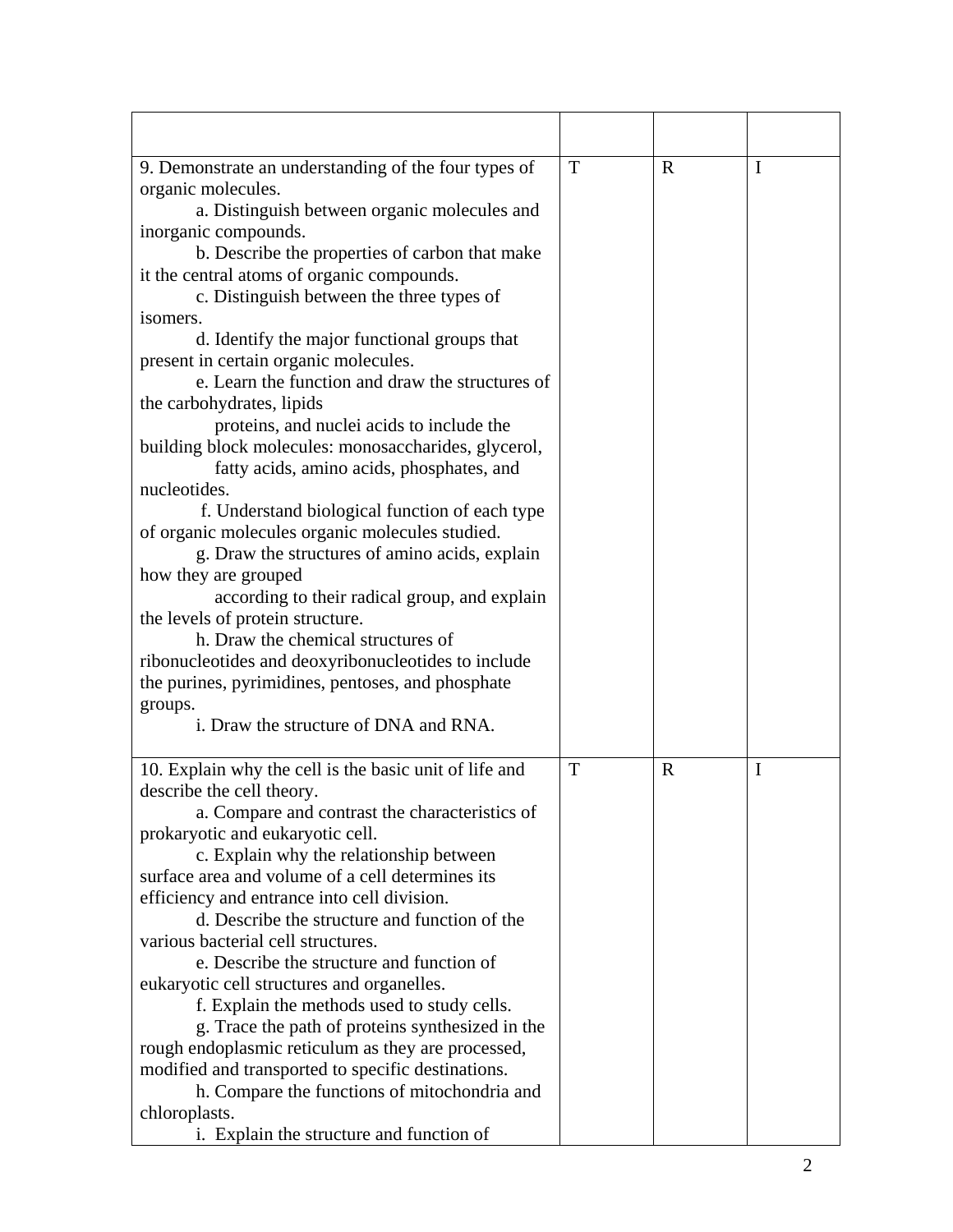| microtubules, intermediate filaments, and actin         |   |             |             |
|---------------------------------------------------------|---|-------------|-------------|
| filaments and their importance to cells and animal      |   |             |             |
| tissues.                                                |   |             |             |
| j. Describe how flagella, cilia, pseudopods,            |   |             |             |
| actin conduct cellular, and animal movement.            |   |             |             |
|                                                         |   |             |             |
| 11. Understand the phospholipids bilayer structure and  | T | $\mathbf R$ | I           |
| function of biological membranes.                       |   |             |             |
| a. Explain the importance of cellular                   |   |             |             |
| membranes and their functions.                          |   |             |             |
| b. Explain how the various classes of                   |   |             |             |
| membrane proteins associate with phospholipids          |   |             |             |
| bilayer and discuss the role of each class of proteins. |   |             |             |
| c. Describe the passage of materials through            |   |             |             |
| the membranes by diffusion, osmosis, facilitated        |   |             |             |
| diffusion, active transport, endocytosis, and           |   |             |             |
| exocytosis.                                             |   |             |             |
| d. Understand how cells communicate by cell             |   |             |             |
| signaling.                                              |   |             |             |
| e. Demonstrate how cell form tissues and how            |   |             |             |
| the various cell junctions connect cells.               |   |             |             |
|                                                         |   |             |             |
| 12. Know the laws of thermodynamics that apply to       | T | $\mathbf R$ | I           |
| energy transformations in living systems.               |   |             |             |
|                                                         |   |             |             |
| a. Know how ATP and GTP are the energy                  |   |             |             |
| currency of cells.                                      |   |             |             |
| b. Understand how organic catalyst such as              |   |             |             |
| enzymes and ribozymes speed up specific chemical        |   |             |             |
| reactions in cells.                                     |   |             |             |
| c. Know how the various enzymes function                |   |             |             |
| and how they are regulated.                             |   |             |             |
|                                                         | T | ${\bf R}$   | $\mathbf I$ |
| 13. Know the four stages of aerobic respiration.        |   |             |             |
| a. Know the enzyme catalyzed reaction steps in          |   |             |             |
| stage I of glycolysis and stage II of glycolysis.       |   |             |             |
| b. Draw the substrates and products of each             |   |             |             |
| step of glycolysis.                                     |   |             |             |
| c. Draw the enzyme, substrate and products of           |   |             |             |
| the conversion of pyruvate to acetyl CoA.               |   |             |             |
| d. Draw the enzymes, substrates, and products           |   |             |             |
| of each step of the citric acid cycle.                  |   |             |             |
| e. Conceptualize the energy conversions of              |   |             |             |
| each step of the electron transport chains and the      |   |             |             |
| coupled oxidative phosphorylation.                      |   |             |             |
|                                                         |   |             |             |
| 14. Understand photosynthesis.                          | T | $\mathbf R$ | I           |
| a. Know how covalent bonds of water are                 |   |             |             |
| disrupted during the light dependent reaction and       |   |             |             |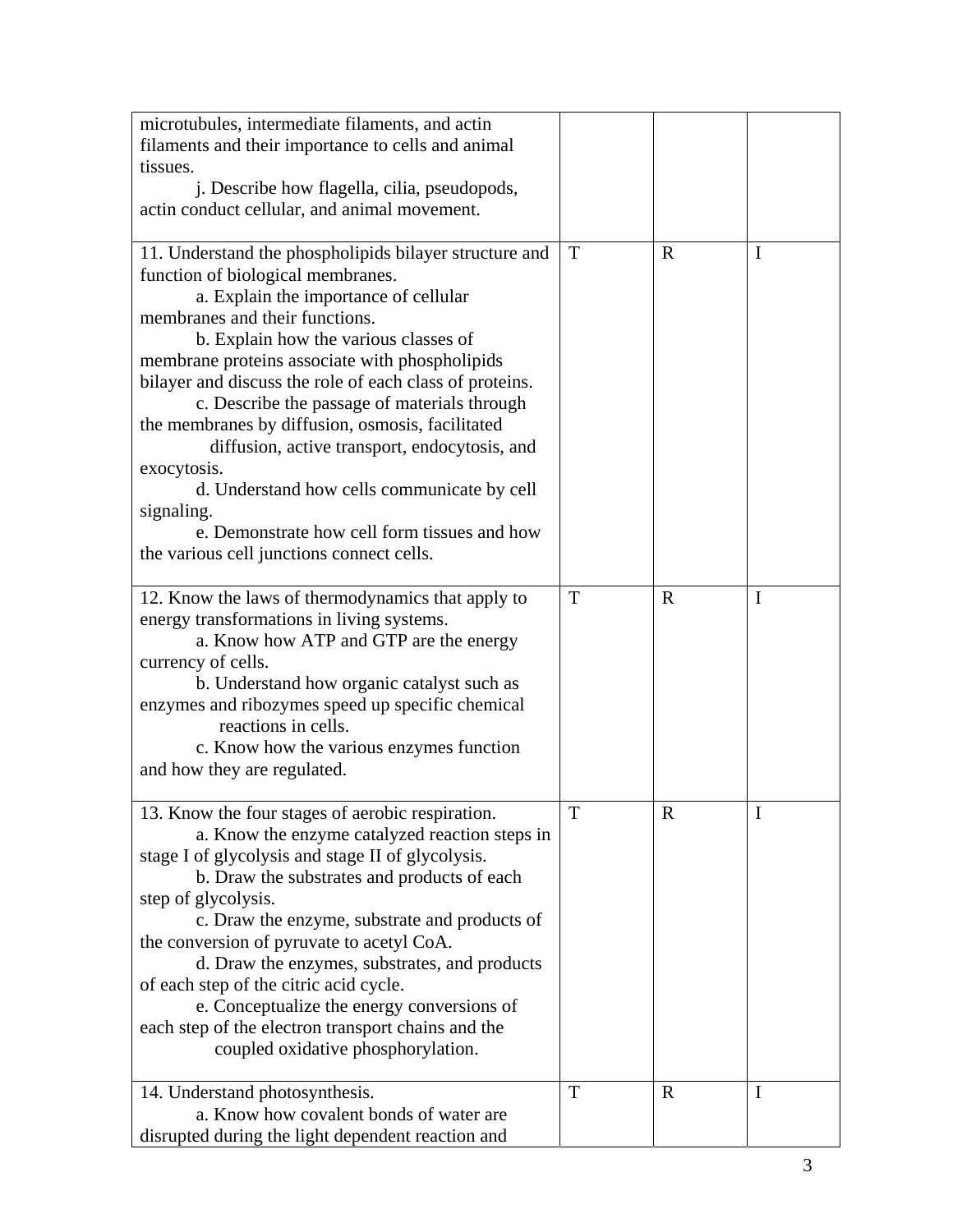| the three products are produced.                   |  |  |
|----------------------------------------------------|--|--|
| b. Know how ATP is formed by chemi-                |  |  |
| OSMOS <sub>18</sub> .                              |  |  |
| c. Demonstrate by drawing the enzyme               |  |  |
| catalyzed steps of the Calvin Cycle to include the |  |  |
| substrates and products.                           |  |  |
| d. Draw the substrates and products of each        |  |  |
| step of the synthesis of alpha glucose from two    |  |  |
| glyceraldehydes 3-phosphate (G3P)                  |  |  |
| molecules.                                         |  |  |
|                                                    |  |  |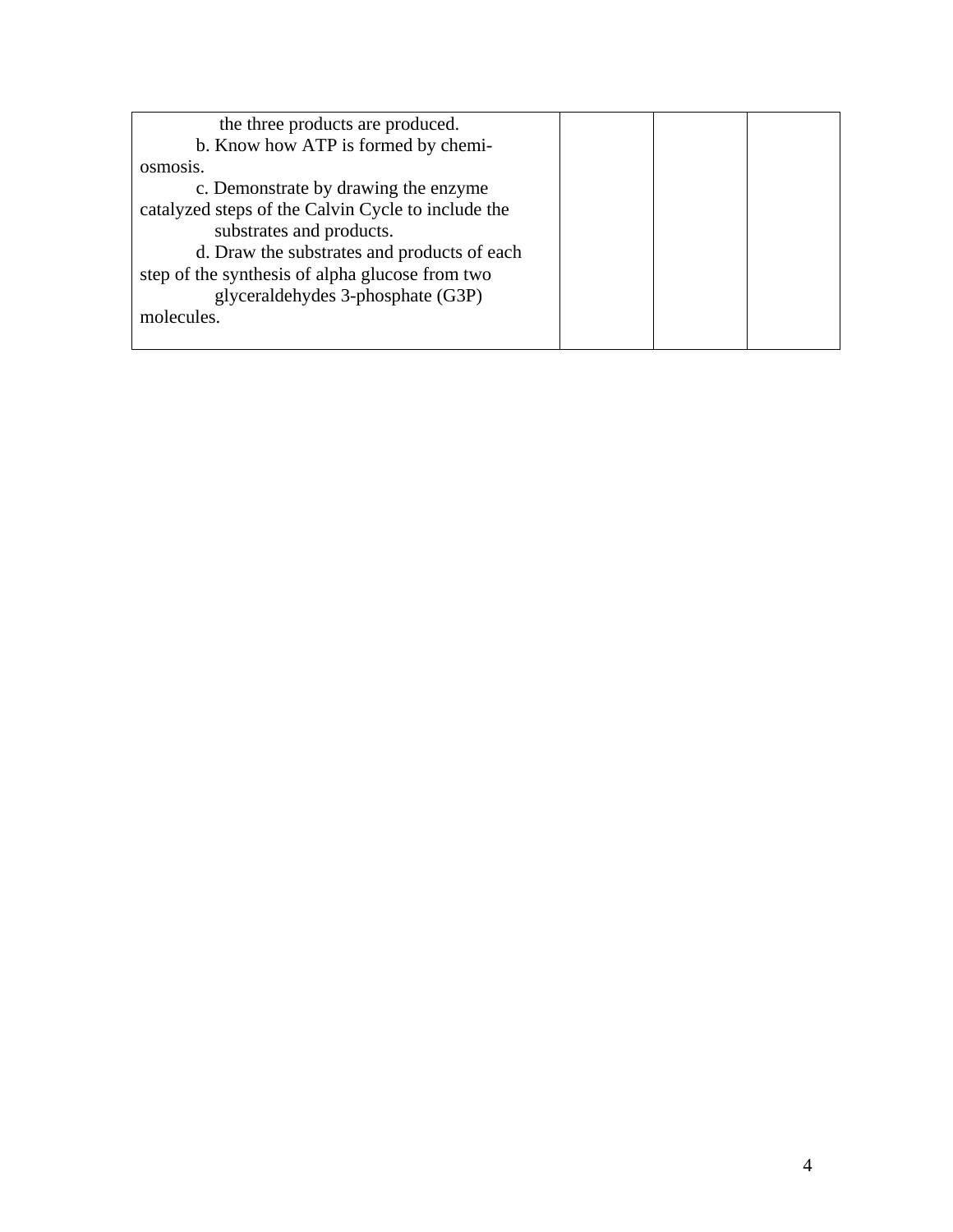|                                                                               | <b>Competencies</b><br>(T, R, I) |                                  |                                          |
|-------------------------------------------------------------------------------|----------------------------------|----------------------------------|------------------------------------------|
| <b>Course Learning Outcomes</b>                                               | T<br>competency<br>is taught     | R<br>Competency<br>is reinforced | Competency<br>is utilized/<br>integrated |
| 15. Understand cell communication and regulation of                           | T                                | $\mathbf R$                      | I                                        |
| the cell cycle.                                                               |                                  |                                  |                                          |
| a. Understand the structure and functions of                                  |                                  |                                  |                                          |
| cellular receptors.                                                           |                                  |                                  |                                          |
| b. Describe signal transduction and the cellular                              |                                  |                                  |                                          |
| response.                                                                     |                                  |                                  |                                          |
| c. Explain how the cell cycle is regulated.                                   |                                  |                                  |                                          |
| 16. Understand chromosomes, mitosis, and meiosis.                             | T                                | $\mathbf R$                      | $\mathbf I$                              |
| a. Explain chromosomes in terms of genes,                                     |                                  |                                  |                                          |
| loci, heterochromatin, euchromatin, species number of                         |                                  |                                  |                                          |
| chromosomes, sister chromatids, centromeres, and                              |                                  |                                  |                                          |
| kinetochores.                                                                 |                                  |                                  |                                          |
| b. Describe the principle events of the stages of                             |                                  |                                  |                                          |
| the eukaryotic cell cycle and how it is controlled.                           |                                  |                                  |                                          |
| c. Diagram the process of mitosis.                                            |                                  |                                  |                                          |
| d. Draw the process of both stages of meiosis.                                |                                  |                                  |                                          |
| e. Distinguish between as exual reproduction                                  |                                  |                                  |                                          |
| and sexual reproduction.                                                      |                                  |                                  |                                          |
| f. Distinguish between haploid cells and                                      |                                  |                                  |                                          |
| diploid cells.                                                                |                                  |                                  |                                          |
| g. Define homologous chromosomes.                                             |                                  |                                  |                                          |
| 17. Understand how the structure of DNA forms the                             | T                                | $\mathbf R$                      | I                                        |
| genetic codes for genes.                                                      |                                  |                                  |                                          |
| a. Summarize the evidence observed in the                                     |                                  |                                  |                                          |
| 1950's demonstrating that DNA is the genetic                                  |                                  |                                  |                                          |
| material.                                                                     |                                  |                                  |                                          |
| b. Draw how the for types of deoxyribo-                                       |                                  |                                  |                                          |
| nucleotide subunits are bonded together to form the                           |                                  |                                  |                                          |
| structure of DNA. State the base pairing rule                                 |                                  |                                  |                                          |
| for DNA.                                                                      |                                  |                                  |                                          |
| c. Draw how the ribo-nucleotide subunits are                                  |                                  |                                  |                                          |
| bonded together to form RNA.<br>d. Understand DNA transformation of bacteria, |                                  |                                  |                                          |
| and bacteriophage DNA transduction of bacteria.                               |                                  |                                  |                                          |
| e. Summarize the evidence that demonstrated                                   |                                  |                                  |                                          |
| semi-conservative replication of DNA.                                         |                                  |                                  |                                          |
| f. Explain the steps of DNA replication.                                      |                                  |                                  |                                          |
| g. Know each enzyme involved in DNA                                           |                                  |                                  |                                          |
| replication and its function.                                                 |                                  |                                  |                                          |
| h. Compare the organization of DNA in                                         |                                  |                                  |                                          |
| prokaryotic and eukaryotic cells.                                             |                                  |                                  |                                          |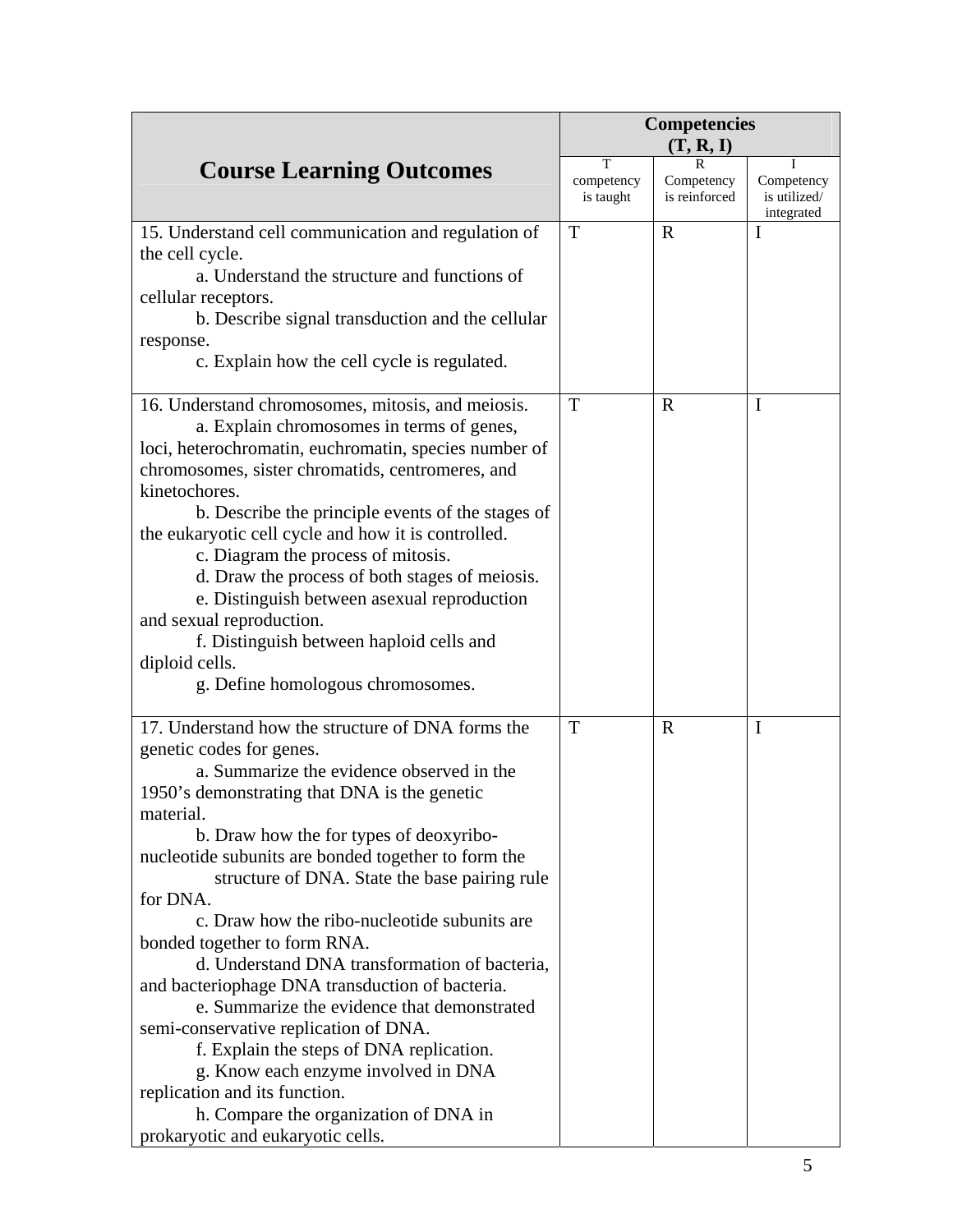| 18. Demonstrate by drawings an understanding of         | T | $\mathbf R$ | I |
|---------------------------------------------------------|---|-------------|---|
| gene expression (transcription).                        |   |             |   |
| a. Summarize the early evidence that most               |   |             |   |
| genes code for proteins.                                |   |             |   |
| b. Outline the flow genetic information (central        |   |             |   |
| dogma) from DNA to Protein.                             |   |             |   |
| c. Know the various types of RNA                        |   |             |   |
| polymerases and how they catalyze the synthesis of      |   |             |   |
| RNA.                                                    |   |             |   |
| d. Know the substrates and products of                  |   |             |   |
| transcription.                                          |   |             |   |
| 19. Demonstrate an understanding of the substrates,     | T | $\mathbf R$ | I |
| products, enzymes and ribozymes involved in the         |   |             |   |
| steps of translation.                                   |   |             |   |
| a. Identify the features of tRNA that function          |   |             |   |
| in decoding the genetic information during              |   |             |   |
| translation.                                            |   |             |   |
| b. Explain how ribosomes function in protein            |   |             |   |
| synthesis.                                              |   |             |   |
| c. Diagram the processes of initiation, chain           |   |             |   |
| elongation, and chain termination in protein synthesis. |   |             |   |
| d. Compare mRNA synthesis, modifications,               |   |             |   |
| and ribosome recognition sites in prokaryotes and       |   |             |   |
| eukaryotes.                                             |   |             |   |
|                                                         |   |             |   |
| 20. Demonstrate a knowledge of gene regulation.         | T | R           | 1 |
| a. Explain the organization of bacterial genes          |   |             |   |
| into operons. Explain the function of each gene.        |   |             |   |
| Explain why some operons are inducible and              |   |             |   |
| others are repressible.                                 |   |             |   |
| b. Explain the role of repressors in the                |   |             |   |
| regulation of gene expression.                          |   |             |   |
| c. Differentiate between positive and negative          |   |             |   |
| control of operon gene expression.                      |   |             |   |
| d. Draw the components of a eukaryotic gene             |   |             |   |
| and the DNA sequences that are involved in the          |   |             |   |
| regulation of transcription of that gene.               |   |             |   |
| e. Provide examples of DNA binding proteins             |   |             |   |
| and describe how they bind to DNA                       |   |             |   |
| f. Explain how transcriptional factors (proteins)       |   |             |   |
| facilitate transcription.                               |   |             |   |
| g. Describe how a change in chromosomal                 |   |             |   |
| structure affects which genes are expressed.            |   |             |   |
| h. Explain how one gene in a multicullar                |   |             |   |
| eukaryote might be able to produce different products   |   |             |   |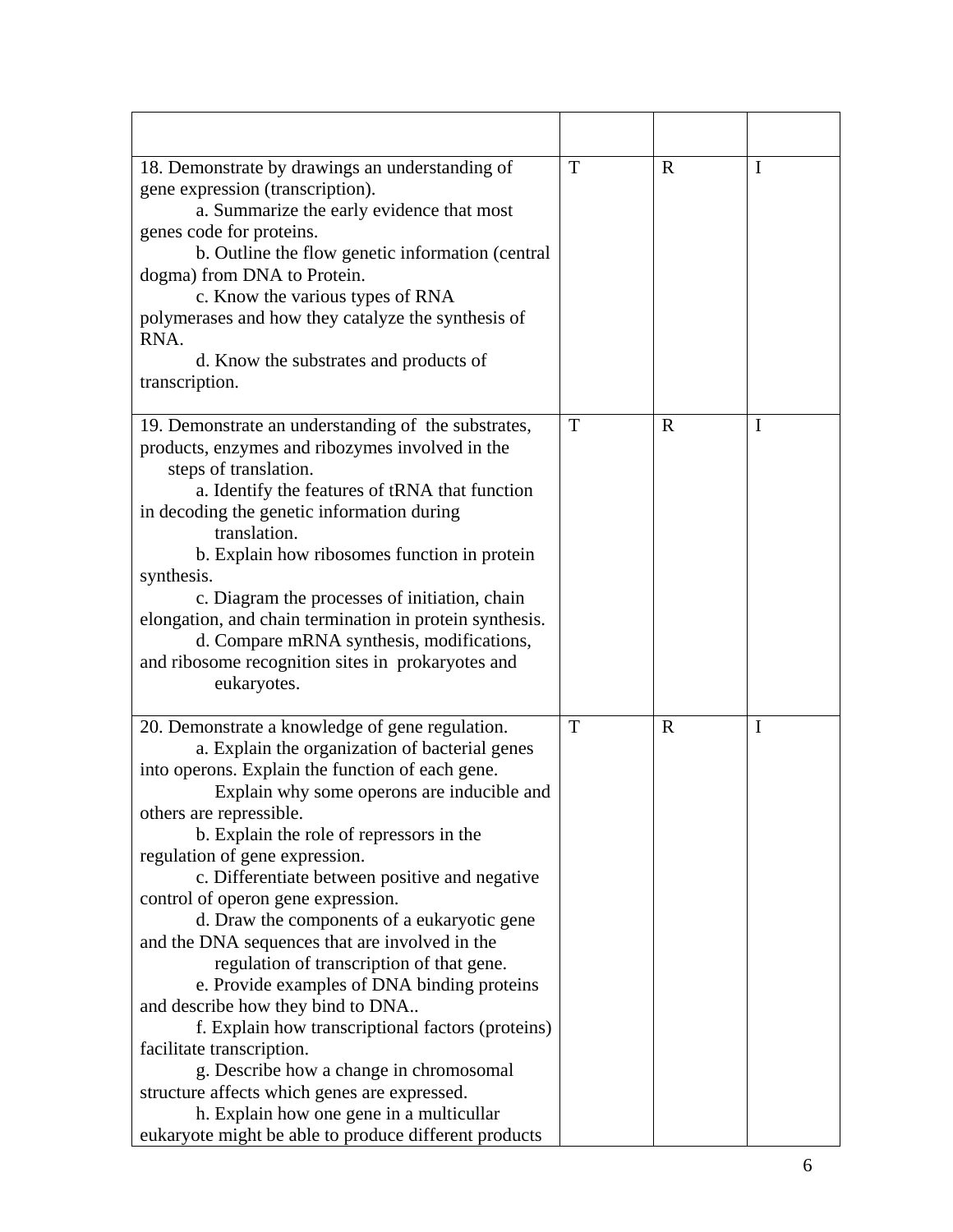| in different types of cells.                      |  |  |
|---------------------------------------------------|--|--|
| i. Describe types of regulatory controls that can |  |  |
| be exerted in eukaryotes after the mature mRNA    |  |  |
| is formed.                                        |  |  |
|                                                   |  |  |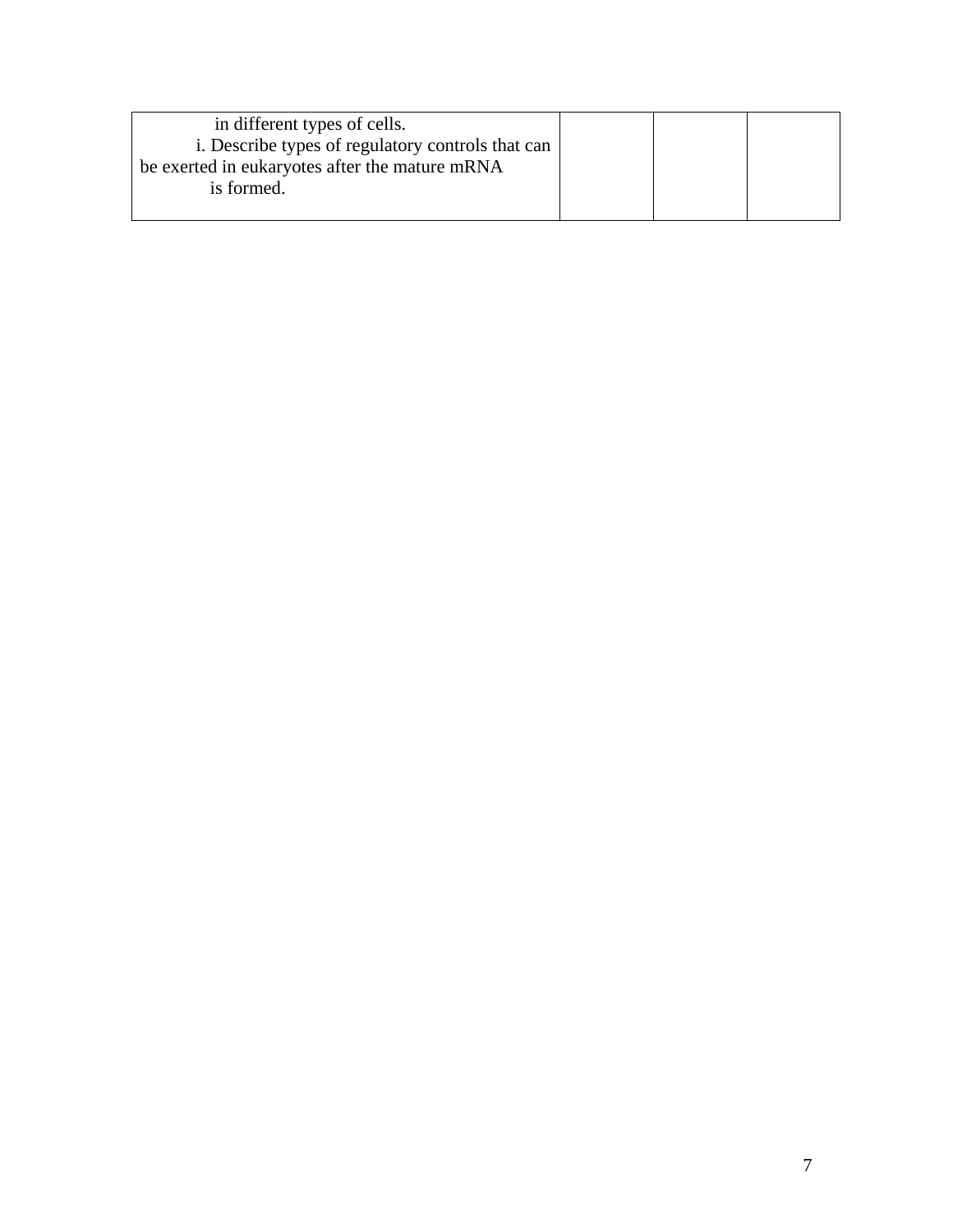Course Title: Biology Seminar I

Prefix: BIOL

Number: 1021

Description (from the catalog): Discussion and presentations of current biological topics by students, faculty and guest lecturers.

|                                                       | <b>Competencies</b> |               |                         |
|-------------------------------------------------------|---------------------|---------------|-------------------------|
|                                                       | (T, R, I)           |               |                         |
| <b>Course Learning Outcomes</b>                       | T                   | R             |                         |
|                                                       | competency          | Competency    | Competency              |
|                                                       | is taught           | is reinforced | is                      |
|                                                       |                     |               | utilized/integ<br>rated |
| Demonstrate basic knowledge of biological disciplines | T                   |               |                         |
| and reading comprehension.                            |                     |               |                         |
|                                                       |                     |               |                         |
|                                                       |                     |               |                         |
|                                                       |                     |               |                         |
|                                                       |                     |               |                         |
|                                                       |                     |               |                         |
|                                                       |                     |               |                         |
|                                                       |                     |               |                         |
|                                                       |                     |               |                         |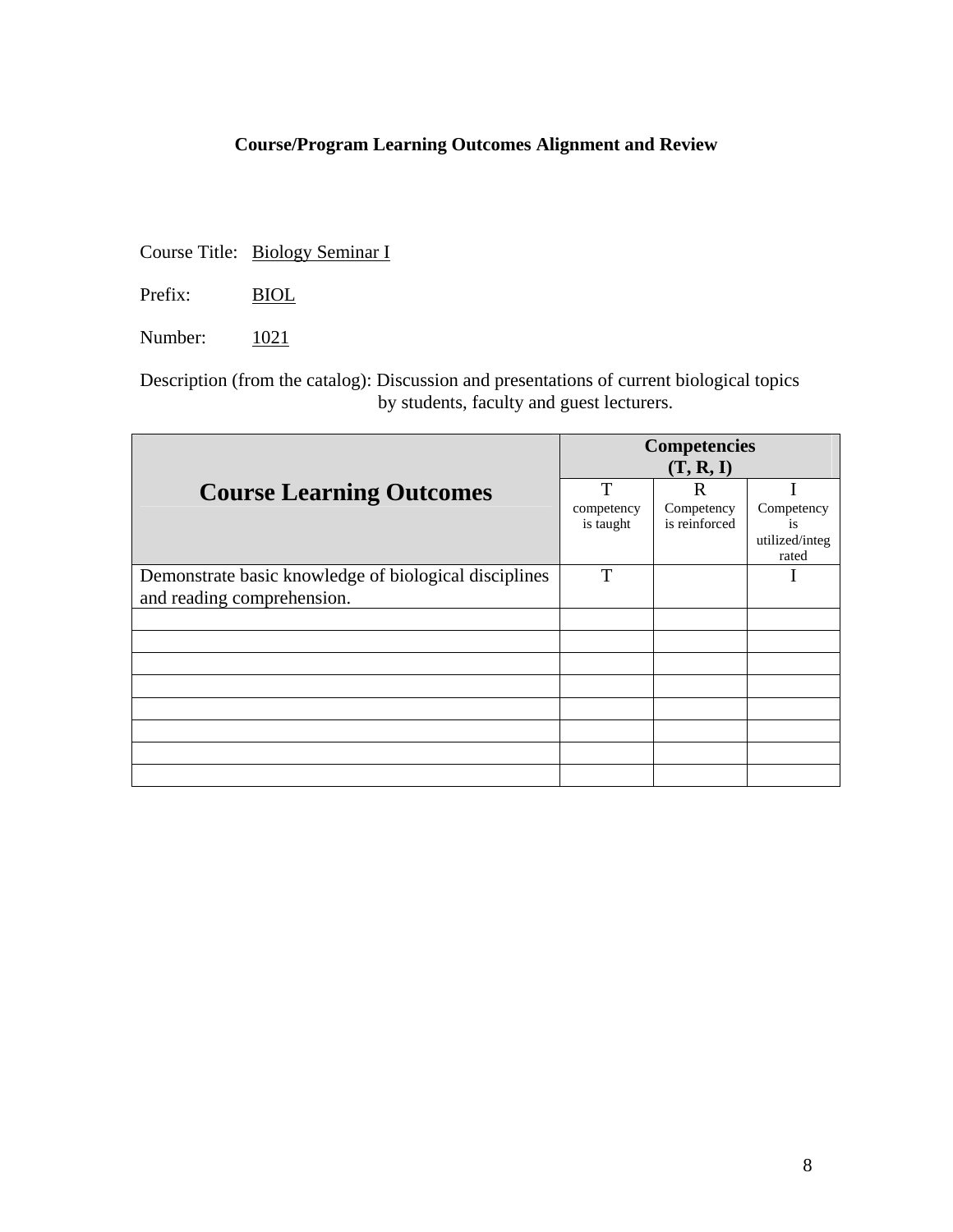| Course Title:                          | <b>General Biology</b>                       |
|----------------------------------------|----------------------------------------------|
| Prefix:                                | <b>BIOL</b>                                  |
| Course Number:                         | 1025                                         |
| Course Description (from the catalog): | A lecture/laboratory course in general       |
|                                        | biology. The purpose of this course is to    |
|                                        | provide first year biology majors with an in |
|                                        | depth knowledge of general biology that      |
|                                        | satisfies the prerequisites for entry into   |

health professional and graduate schools.

|                                                                                                                                                                       | <b>Competencies</b>          |                             |                                          |
|-----------------------------------------------------------------------------------------------------------------------------------------------------------------------|------------------------------|-----------------------------|------------------------------------------|
|                                                                                                                                                                       |                              | (T, R, I)                   |                                          |
| <b>Course Learning Outcomes</b>                                                                                                                                       | T<br>competency<br>is taught | Competency<br>is reinforced | Competency<br>is utilized/<br>integrated |
| Demonstrates knowledge of the terms phenotype,<br>genotype, locus, allele (dominant/recessive),<br>homozygous and heterozygous.                                       | T                            | $\mathbf R$                 |                                          |
| Applies knowledge of Mendel's principles of<br>segregation and independent assortment to solve<br>genetic problems involving monohybrid, dihybrid and<br>test crosses | T                            | $\mathbf R$                 | $\mathbf I$                              |
| Applies knowledge of the product rule and sum rule<br>when predicting the outcomes of genetic events.                                                                 |                              | $\mathbf R$                 | $\mathbf I$                              |
| Recognizes the interrelatedness among loci, genes and<br>alleles                                                                                                      |                              |                             | $\mathbf R$                              |
| Applies knowledge of X-linked inheritance to solve<br>genetic problems.                                                                                               | T                            |                             |                                          |
| Demonstrates knowledge of how DNA replicated.                                                                                                                         | T                            |                             |                                          |
| Applies knowledge of DNA structure to describe the<br>flow of information in cells from DNA – RNA –<br>Protein(s)                                                     | T                            |                             |                                          |
| Understands the differences between gene expression<br>and gene regulation in prokaryotes vs. eukaryotes.                                                             | T                            |                             |                                          |
| Applies knowledge gene expression to construct a<br>genomic and chromosome library via recombinant<br>DNA technology.                                                 | T                            |                             | I                                        |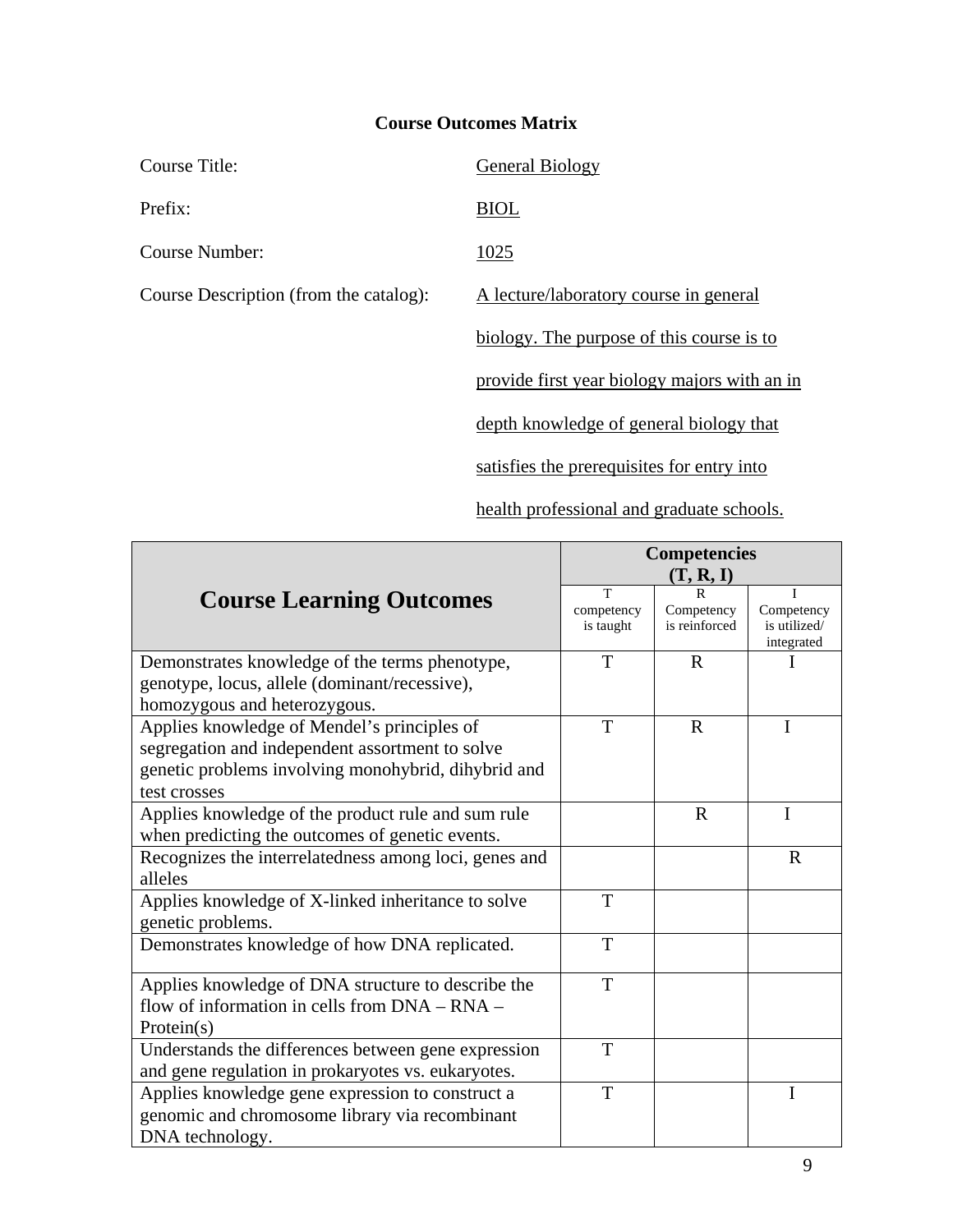| Demonstrates knowledge of the basic structure and | m |  |
|---------------------------------------------------|---|--|
| function of the animal body.                      |   |  |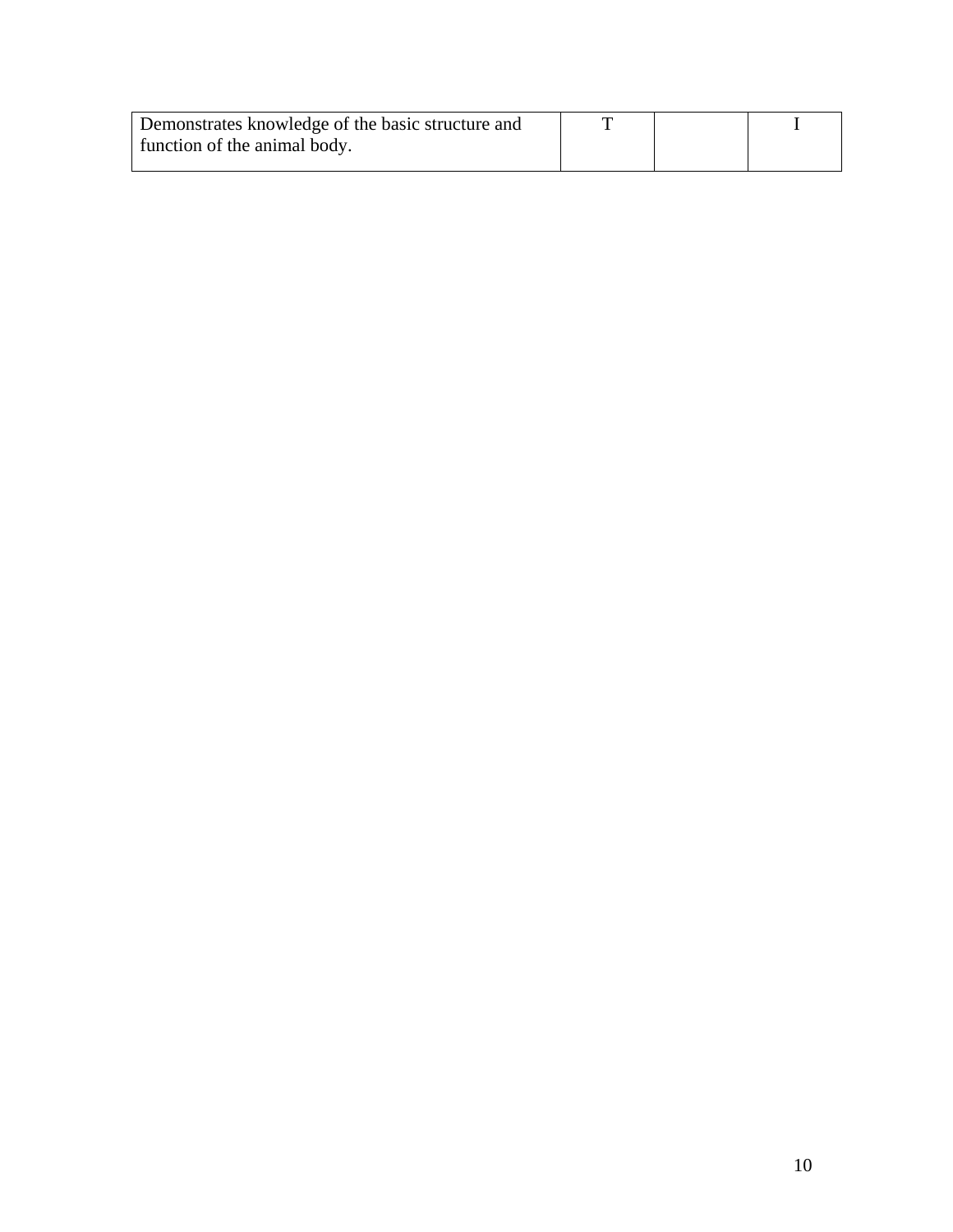Course Title: Biology Seminar II

Prefix: BIOL

Number: 1031

Description (from the catalog): Discussion and presentations of current biological topics by students, faculty and guest lecturers.

|                                                                                     | <b>Competencies</b><br>(T, R, I) |                                  |                                             |
|-------------------------------------------------------------------------------------|----------------------------------|----------------------------------|---------------------------------------------|
| <b>Course Learning Outcomes</b>                                                     | T<br>competency<br>is taught     | R<br>Competency<br>is reinforced | Competency<br>is<br>utilized/integ<br>rated |
| Demonstrate basic knowledge of biological disciplines<br>and reading comprehension. | T                                |                                  |                                             |
|                                                                                     |                                  |                                  |                                             |
|                                                                                     |                                  |                                  |                                             |
|                                                                                     |                                  |                                  |                                             |
|                                                                                     |                                  |                                  |                                             |
|                                                                                     |                                  |                                  |                                             |
|                                                                                     |                                  |                                  |                                             |
|                                                                                     |                                  |                                  |                                             |
|                                                                                     |                                  |                                  |                                             |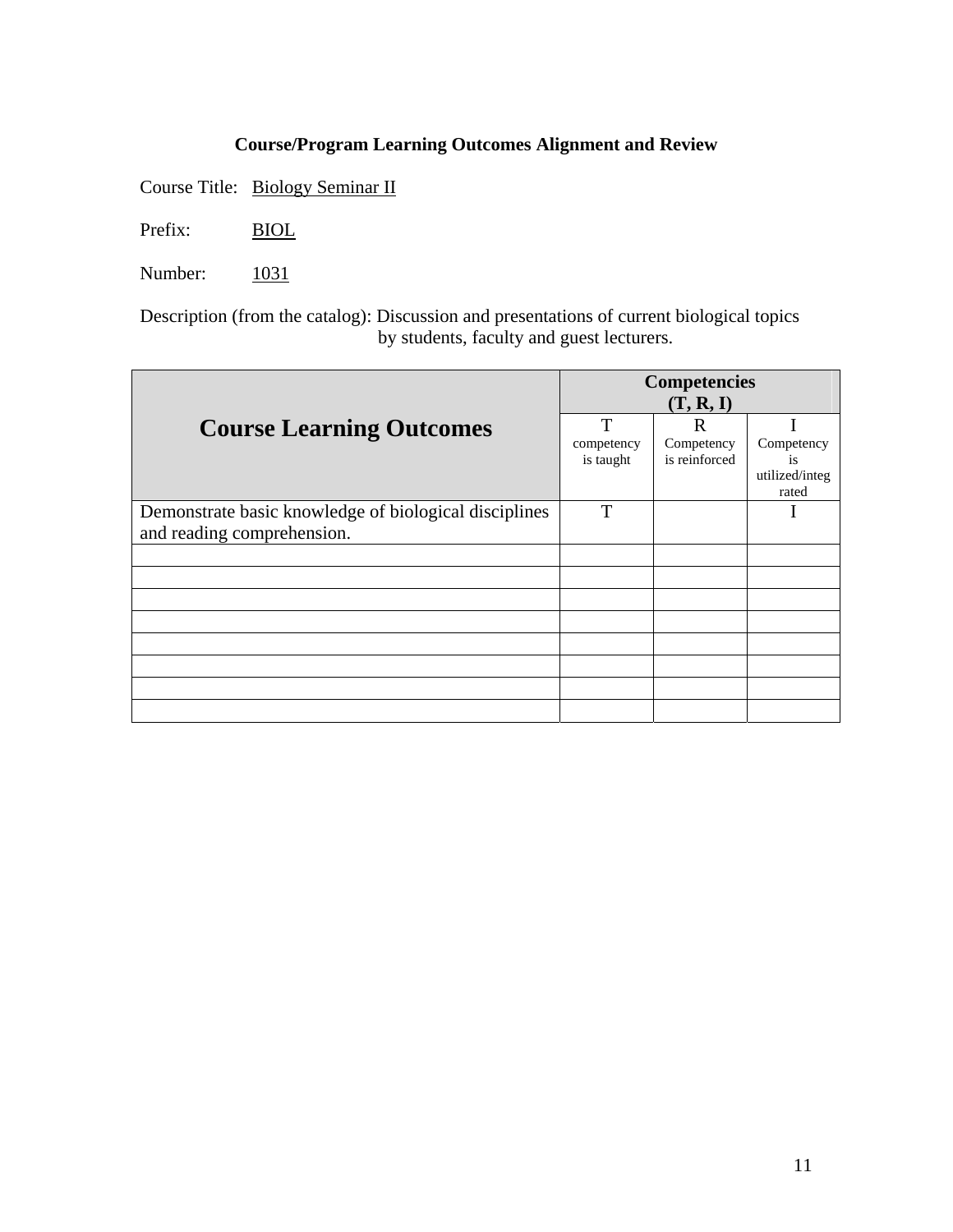Course Title: Botany

Prefix: BIOL

Number: 1034

Description (from the catalog): Morphology and physiology of flowering plants. Structure, method of reproduction, and biotic relationships of type representatives of lower plants.

|                                                          | <b>Competencies</b> |               |                         |
|----------------------------------------------------------|---------------------|---------------|-------------------------|
|                                                          | (T, R, I)           |               |                         |
| <b>Course Learning Outcomes</b>                          | T                   | R             |                         |
|                                                          | competency          | Competency    | Competency              |
|                                                          | is taught           | is reinforced | is                      |
|                                                          |                     |               | utilized/integ<br>rated |
|                                                          | T                   |               |                         |
| Demonstrate an understanding of monocot and dicot        |                     |               |                         |
| plants.                                                  |                     |               |                         |
| Demonstrate an understanding of the basic anatomy of     | T                   |               |                         |
| plants.                                                  |                     |               |                         |
| Demonstrate knowledge of the classification of plants.   | T                   |               |                         |
| Demonstrate an understanding of plant reproduction.      | T                   |               |                         |
| Demonstrate an understanding of the diversity of plant   | T                   | $\mathbf R$   |                         |
| life and their importance to man.                        |                     |               |                         |
| Demonstrate an understanding of the physiological        | T                   |               |                         |
| and genetic aspects of ecological adaptations of plants. |                     |               |                         |
| Demonstrate an understanding of the scientific method    | T                   |               |                         |
| and its importance in solving our life long problems.    |                     |               |                         |
|                                                          |                     |               |                         |
|                                                          |                     |               |                         |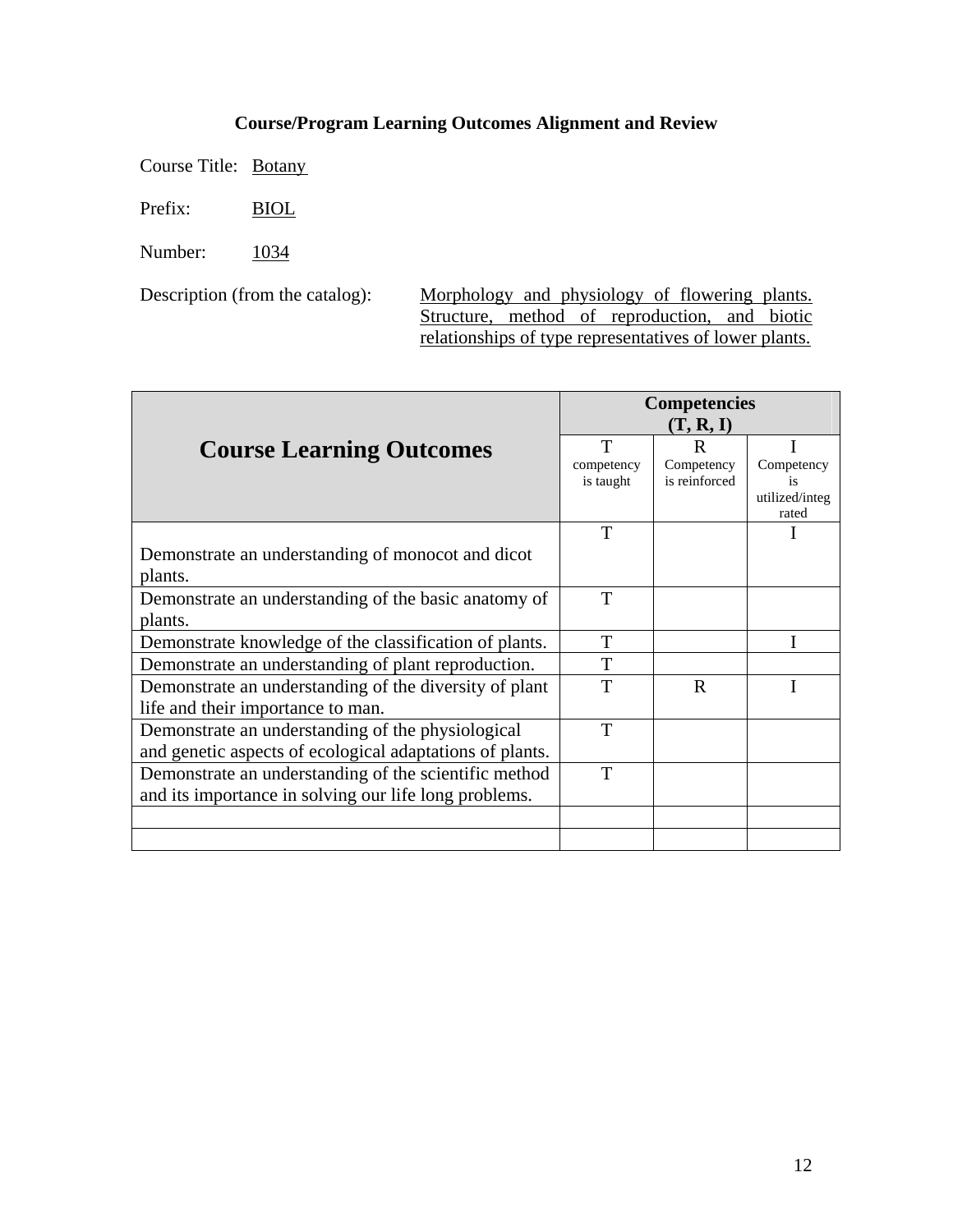Course Title: Anatomy and Physiology I (Non-majors)

Prefix: BIOL

Number: 1054

Description (from the catalog): Structure and functions of the human body. The structure of each of the systems demonstrated by models, charts, and animal dissections with their functions studied by experiments.

|                                                      |                         | <b>Competencies</b><br>(T, R, I) |                         |
|------------------------------------------------------|-------------------------|----------------------------------|-------------------------|
| <b>Course Learning Outcomes</b>                      | $\mathbf T$             | R                                |                         |
|                                                      | competency<br>is taught | Competency<br>is reinforced      | Competency<br><i>is</i> |
|                                                      |                         |                                  | utilized/integ<br>rated |
|                                                      | T                       |                                  |                         |
| Demonstrate an understanding of the functions of the |                         |                                  |                         |
| body parts and their interrelationships.             |                         |                                  |                         |
| Demonstrate an understanding of applying             | T                       | R                                |                         |
| physiological principles to anatomical situations.   |                         |                                  |                         |
| Demonstrate knowledge and understanding of current   | T                       |                                  |                         |
| health problems                                      |                         |                                  |                         |
|                                                      |                         |                                  |                         |
|                                                      |                         |                                  |                         |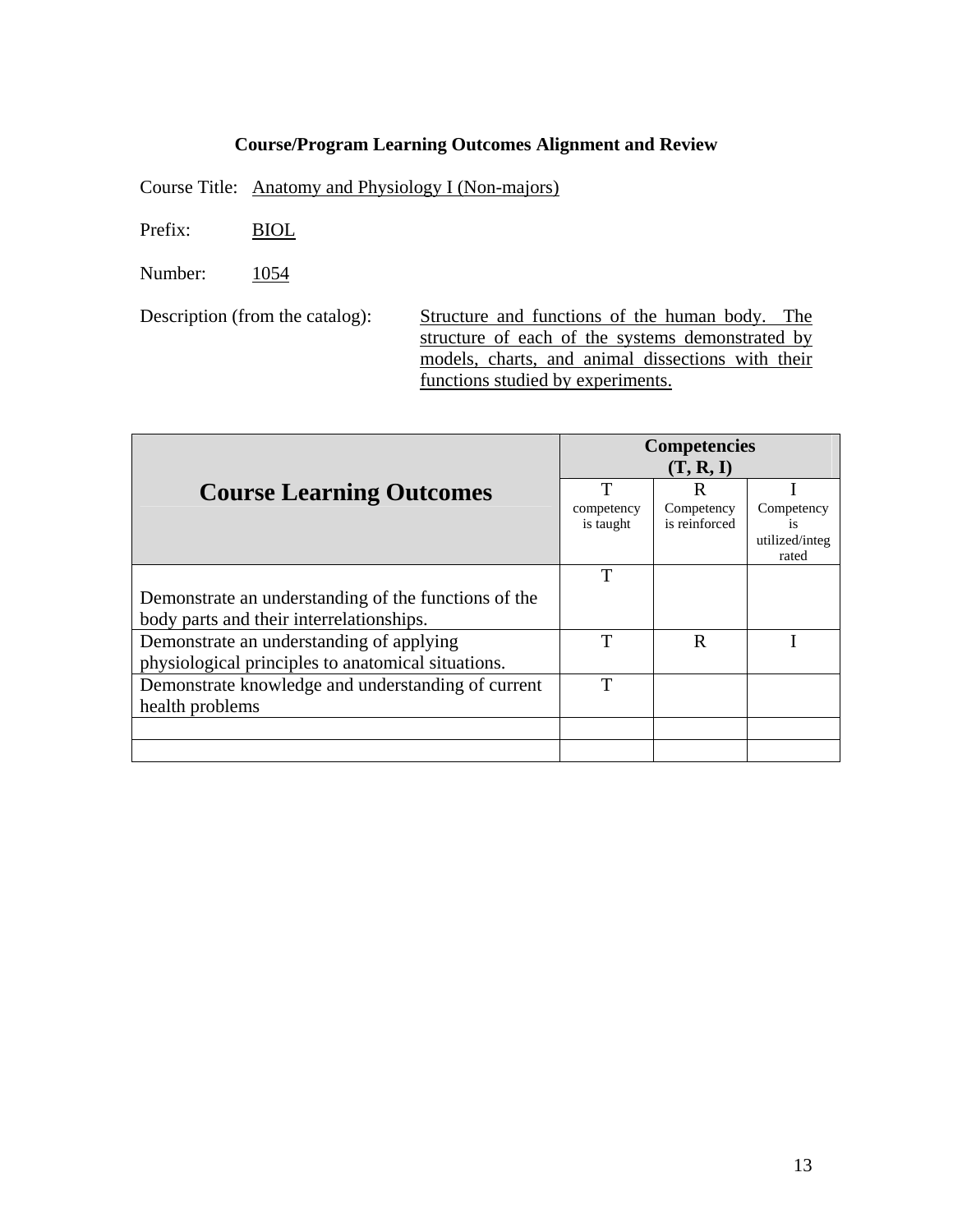Course Title: Anatomy and Physiology II (Non-majors)

Prefix: BIOL

Number: 1064

Description (from the catalog): Structure and functions of the human body. The structure of each of the systems demonstrated by models, charts, and animal dissections with their functions studied by experiments.

|                                                      |                         | <b>Competencies</b><br>(T, R, I) |                         |
|------------------------------------------------------|-------------------------|----------------------------------|-------------------------|
| <b>Course Learning Outcomes</b>                      | $\mathbf T$             | R                                |                         |
|                                                      | competency<br>is taught | Competency<br>is reinforced      | Competency<br><i>is</i> |
|                                                      |                         |                                  | utilized/integ<br>rated |
|                                                      | T                       |                                  |                         |
| Demonstrate an understanding of the functions of the |                         |                                  |                         |
| body parts and their interrelationships.             |                         |                                  |                         |
| Demonstrate an understanding of applying             | T                       | R                                |                         |
| physiological principles to anatomical situations.   |                         |                                  |                         |
| Demonstrate knowledge and understanding of current   | T                       |                                  |                         |
| health problems                                      |                         |                                  |                         |
|                                                      |                         |                                  |                         |
|                                                      |                         |                                  |                         |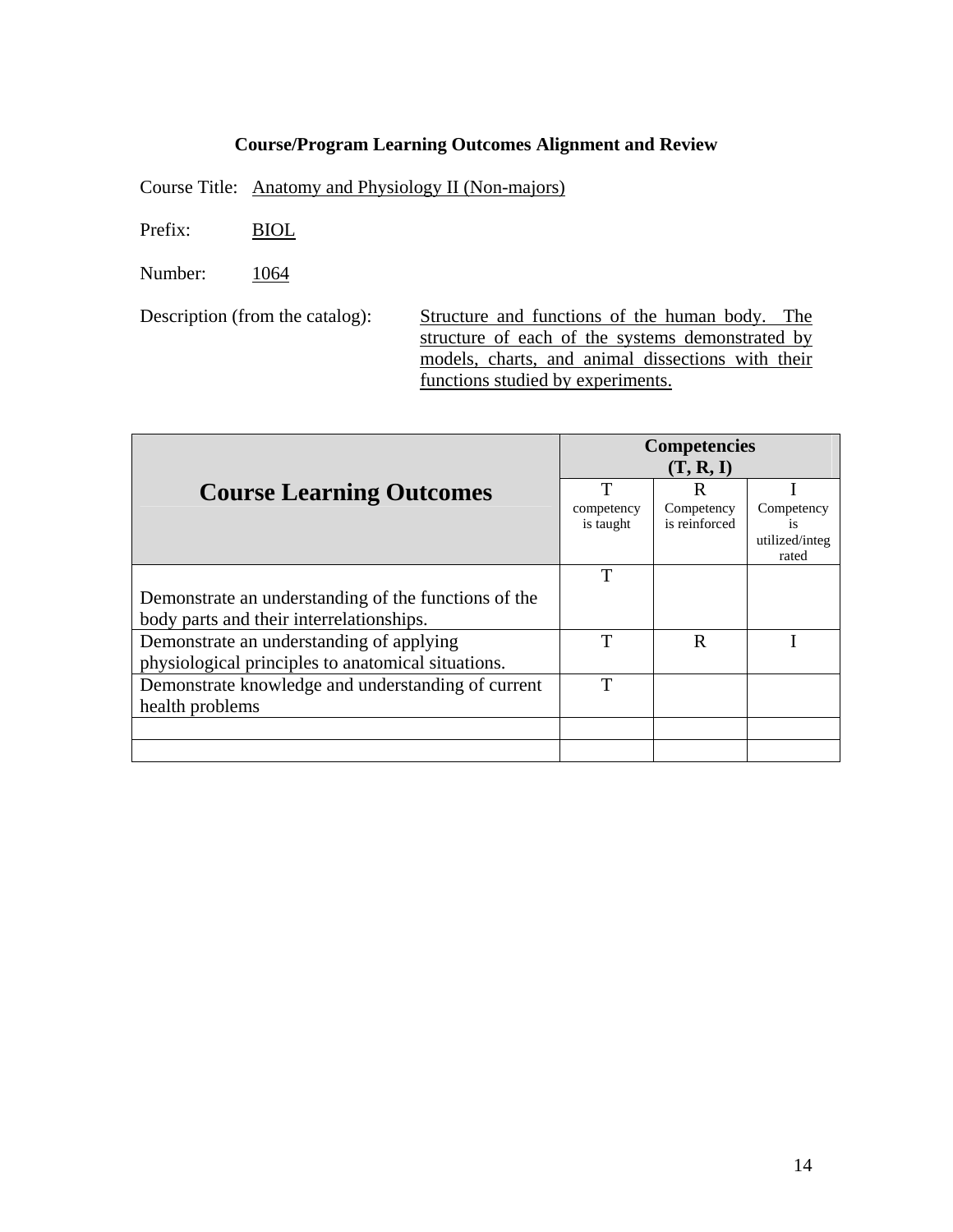| Course Title:         | <b>GENETICS</b> |
|-----------------------|-----------------|
| Prefix:               | <b>BIOL</b>     |
| <b>Course Number:</b> | 2054            |

Course Description (from the catalog): Analysis of the structure, function, and

transmission of genetic materials.\_\_\_\_\_\_

|                                                                                                                                                             | <b>Competencies</b><br>(T, R, I) |                                  |                                          |
|-------------------------------------------------------------------------------------------------------------------------------------------------------------|----------------------------------|----------------------------------|------------------------------------------|
| <b>Course Learning Outcomes</b>                                                                                                                             | т<br>competency<br>is taught     | R<br>Competency<br>is reinforced | Competency<br>is utilized/<br>integrated |
| Demonstrate knowledge of basic understanding of the<br>principles of transmission, molecular and population<br>genetics                                     | T                                |                                  |                                          |
| Develop and experience the methodologies of classical<br>and modern genetics research.                                                                      | T                                |                                  |                                          |
| Develop problem-based learning skills involving<br>integration of knowledge from genetic fields.                                                            |                                  | $\mathbf R$                      |                                          |
| Gain ability to synthesize and apply knowledge of<br>genetics to specific contemporary issues.                                                              |                                  | $\mathbf R$                      |                                          |
| Apply knowledge acquired to written laboratory<br>reports summarizing laboratory investigations and/or<br>short research projects.                          |                                  |                                  |                                          |
| Application of knowledge demonstrated by<br>documentation of student's learning; the assembly a<br>genetics portfolio containing essays and lab activities. |                                  |                                  |                                          |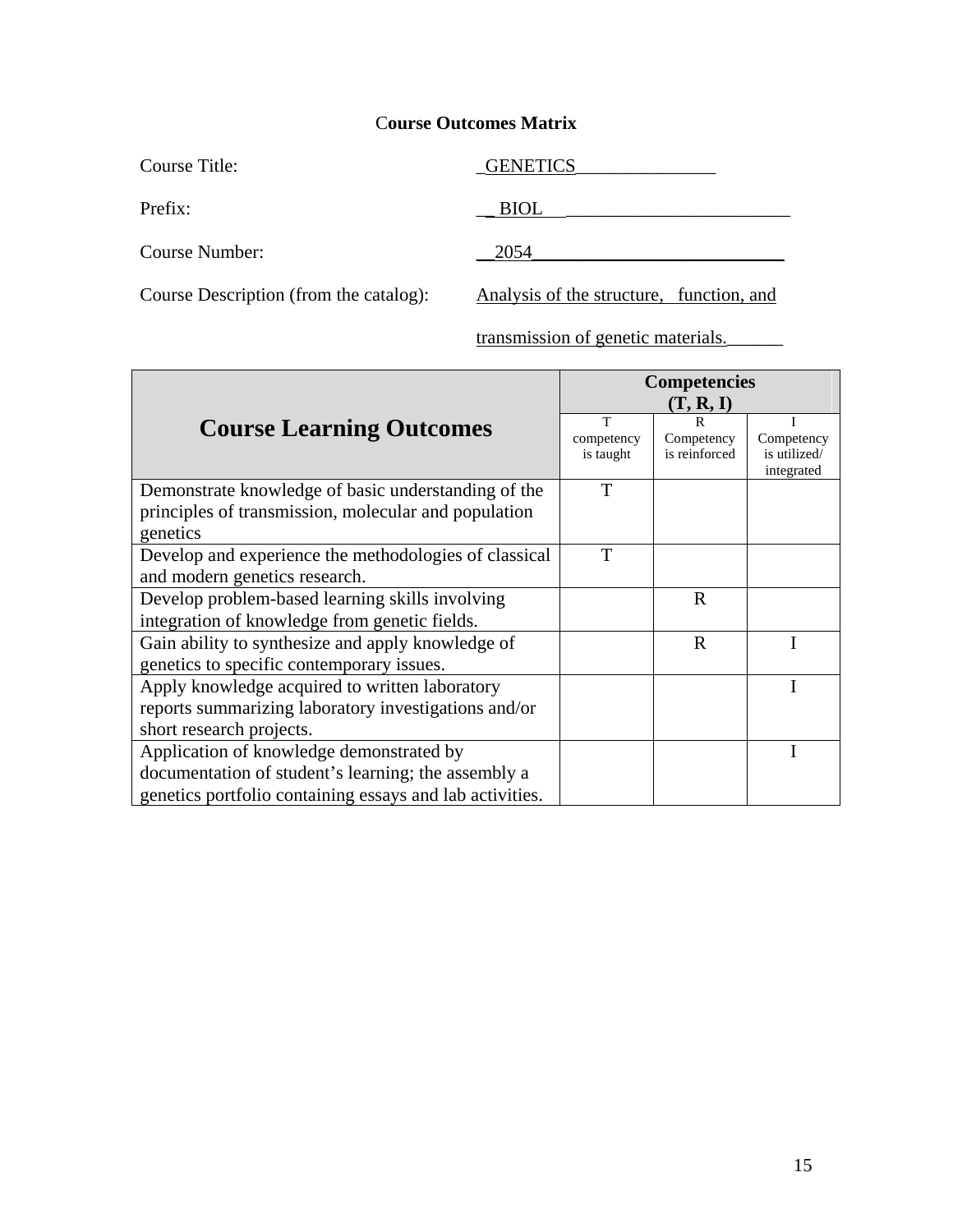| Course Title:                          | Human Anatomy and Physiology               |
|----------------------------------------|--------------------------------------------|
| Prefix:                                | <b>BIOL</b>                                |
| Course Number:                         | 3014                                       |
| Course Description (from the catalog): | A lecture/laboratory course in human       |
|                                        | anatomy and physiology. Lecture and        |
|                                        | laboratory exercises have been designed to |

provide an in-depth knowledge of human

### structure and function.

|                                                                                                | <b>Competencies</b> |               |              |
|------------------------------------------------------------------------------------------------|---------------------|---------------|--------------|
|                                                                                                |                     | (T, R, I)     |              |
| <b>Course Learning Outcomes</b>                                                                | T<br>competency     | Competency    | Competency   |
|                                                                                                | is taught           | is reinforced | is utilized/ |
|                                                                                                | T                   | $\mathbf R$   | integrated   |
| Demonstrates knowledge of the principle of<br>complementarity of structure and function of the |                     |               |              |
| human body                                                                                     |                     |               |              |
| Demonstrates knowledge of the concept of                                                       | T                   | $\mathbf{R}$  | I            |
|                                                                                                |                     |               |              |
| homeostasis including the components of a<br>homeostatic control mechanism and the differences |                     |               |              |
|                                                                                                |                     |               |              |
| between positive and negative feedback mechanisms.                                             |                     | $\mathbf R$   | $\mathbf I$  |
| Demonstrates and understanding membrane transport                                              |                     |               |              |
| comparing passive vs. active transport.                                                        |                     |               |              |
| Applies knowledge of membrane transport and ion                                                |                     |               | $\mathbf R$  |
| permeability to calculate the resting membrane                                                 |                     |               |              |
| potential of a typical cell.                                                                   |                     |               |              |
| Recognizes the structural and functional differences                                           | T                   |               |              |
| between the four primary tissue types of the human                                             |                     |               |              |
| body.                                                                                          |                     |               |              |
| Demonstrates an understanding the of the role of                                               | T                   |               |              |
| parathyroid hormone in calcium homeostasis                                                     |                     |               |              |
| Demonstrates an understanding of ion transport and                                             | T                   |               |              |
| the role of antidiuretic hormone in the regulation of                                          |                     |               |              |
| blood plasma osmolarity.                                                                       |                     |               |              |
| Recognizes the interrelatedness of the axial and                                               | T                   |               |              |
| appendicular skeleton.                                                                         |                     |               |              |
| Applies knowledge of membrane potential to describe                                            |                     |               | $\mathbf I$  |
| the generation of electrical signals by skeletal muscle                                        |                     |               |              |
| fibers.                                                                                        |                     |               |              |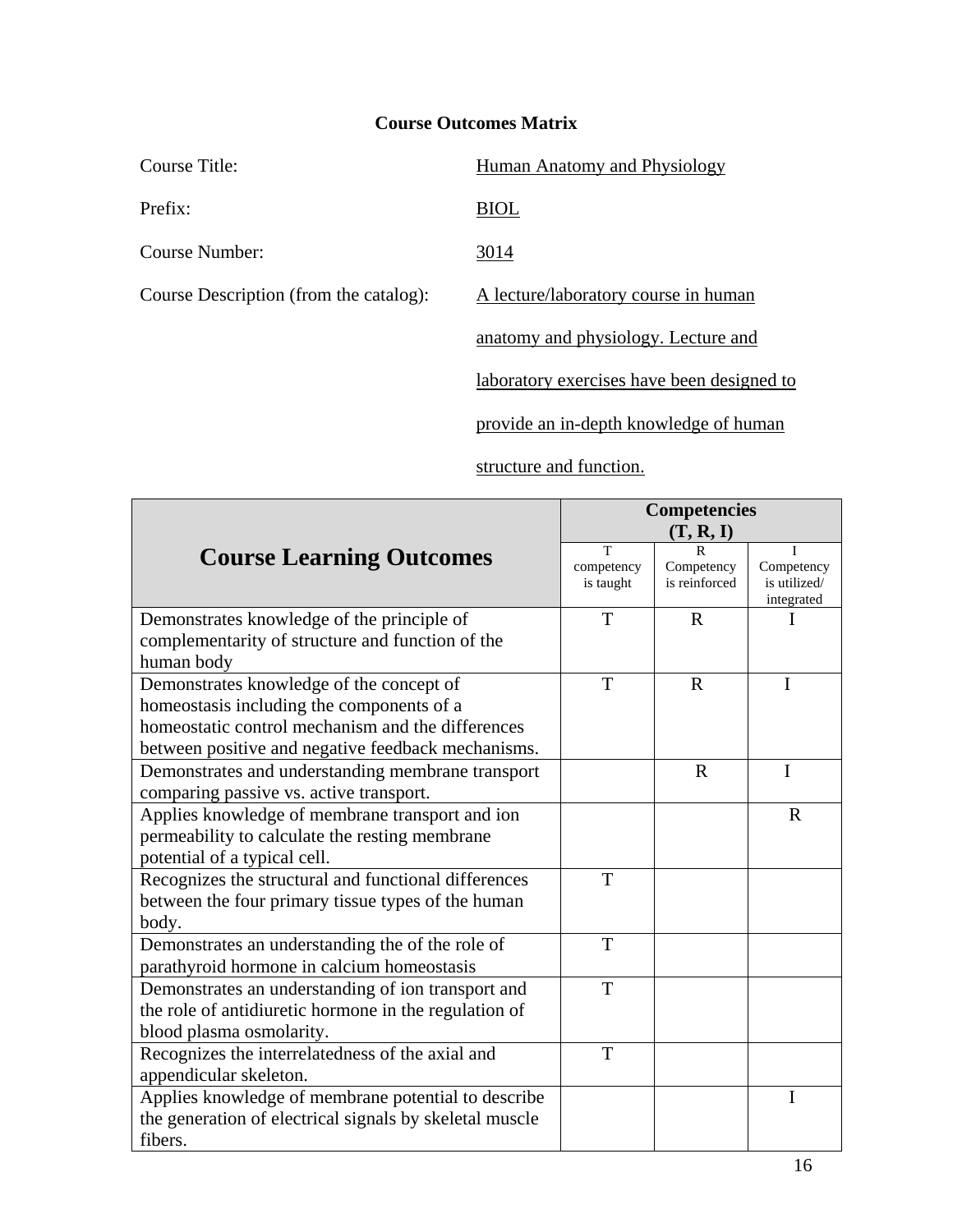| Demonstrates an understanding of the process of     |  |  |
|-----------------------------------------------------|--|--|
| excitation contraction coupling associated with the |  |  |
| skeletal muscle fiber.                              |  |  |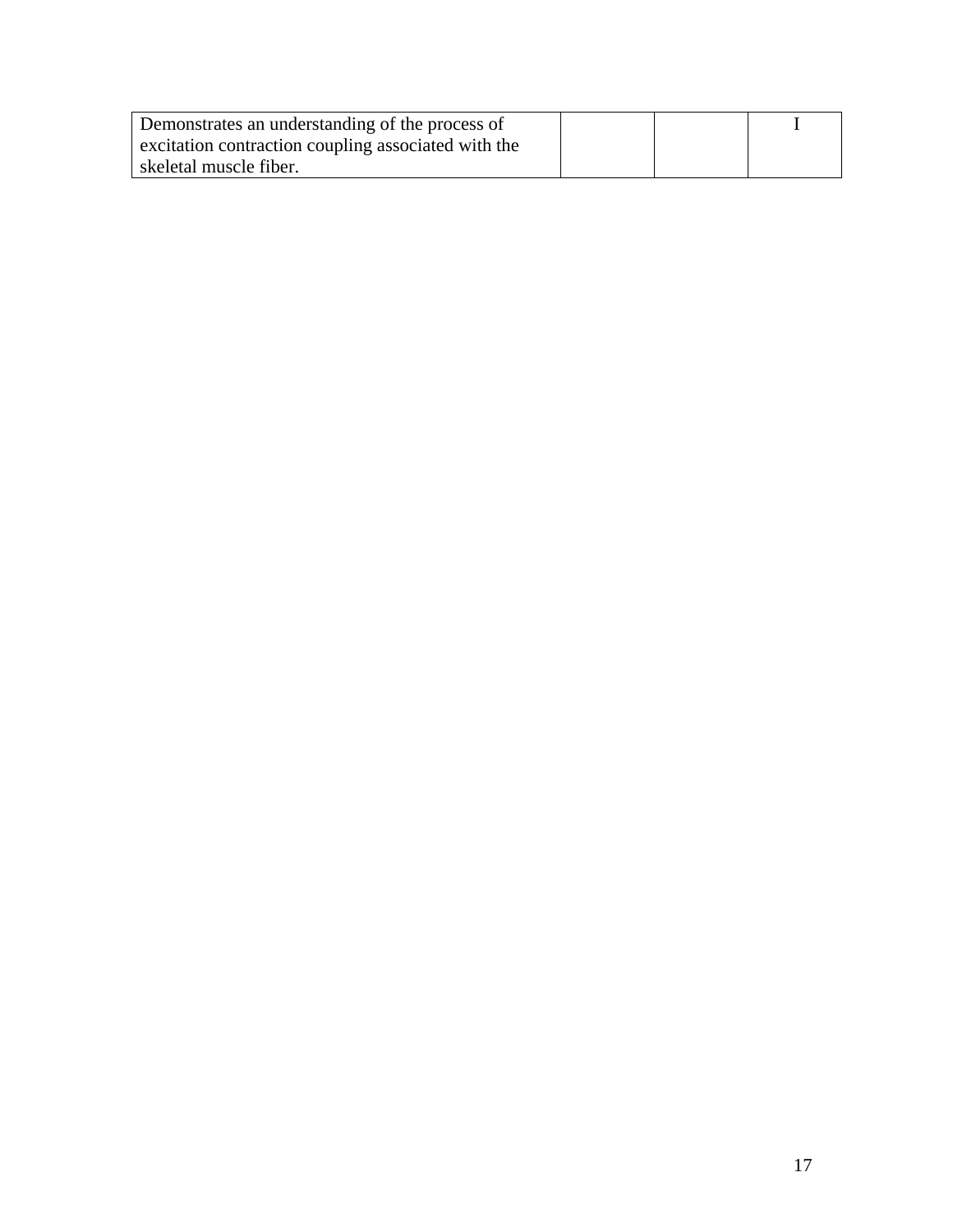| Course Title:                          | <b>Human Anatomy and Physiology</b>        |
|----------------------------------------|--------------------------------------------|
| Prefix:                                | <b>BIOL</b>                                |
| Course Number:                         | 3024                                       |
| Course Description (from the catalog): | A lecture/laboratory course in human       |
|                                        | anatomy and physiology. Lecture and        |
|                                        | laboratory exercises have been designed to |
|                                        | provide an in-depth knowledge of human     |

structure and function.

|                                                                                                                                                               | <b>Competencies</b>          |                                  |                                               |
|---------------------------------------------------------------------------------------------------------------------------------------------------------------|------------------------------|----------------------------------|-----------------------------------------------|
|                                                                                                                                                               |                              | (T, R, I)                        |                                               |
| <b>Course Learning Outcomes</b>                                                                                                                               | T<br>competency<br>is taught | R<br>Competency<br>is reinforced | T<br>Competency<br>is utilized/<br>integrated |
| Demonstrates knowledge of the electrical activity of<br>the nerve cell including post-synaptic potentials<br>(EPSP/IPSP) and action potentials.               | T                            | $\mathbf{R}$                     | I                                             |
| Demonstrates knowledge of the diversity of cell<br>structure and function associated with neural tissue(s)                                                    | T                            | $\mathbf{R}$                     | $\mathbf I$                                   |
| Recognizes the interrelatedness between the CNS,<br>PNS and the ANS.                                                                                          |                              | $\mathbf R$                      | $\mathbf I$                                   |
| Applies knowledge of synaptic transmission to<br>describe the cortical pathway involved in speaking a<br>written word.                                        |                              |                                  | $\mathbf R$                                   |
| Demonstrates and understanding of the molecular<br>mechanism associated with memory (long term<br>potentiation).                                              | T                            |                                  |                                               |
| Applies knowledge of the structure and function of the<br>endocrine system (ES), to describe how the ES plays a<br>key role in regulating homeostasis         | T                            |                                  |                                               |
| Demonstrates an understanding of the differences in<br>the mechanism of action of polar hormones vs.<br>lipophilic hormones on their target cells.            | T                            |                                  |                                               |
| Demonstrates an understanding of the mechanical and<br>electrical properties of the heart.                                                                    | T                            |                                  |                                               |
| Applies knowledge of hemodynamics to describe the<br>pathology of cardiovascular disorders i.e. congestive<br>heart failure, atherosclerosis and hypertension | T                            |                                  | $\mathbf I$                                   |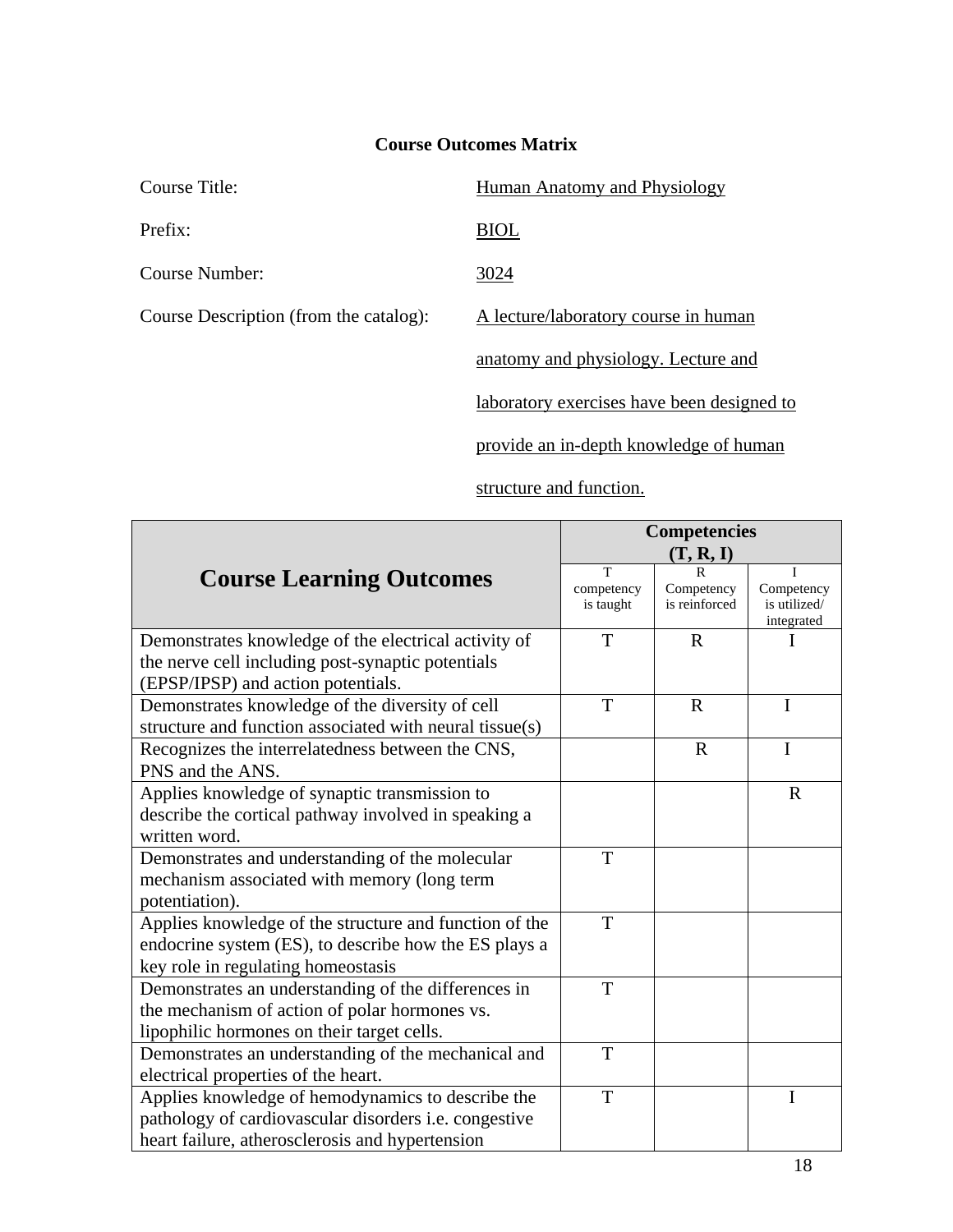| Demonstrates knowledge of the anatomy, histology |  |  |
|--------------------------------------------------|--|--|
| and functions of the digestive system            |  |  |
|                                                  |  |  |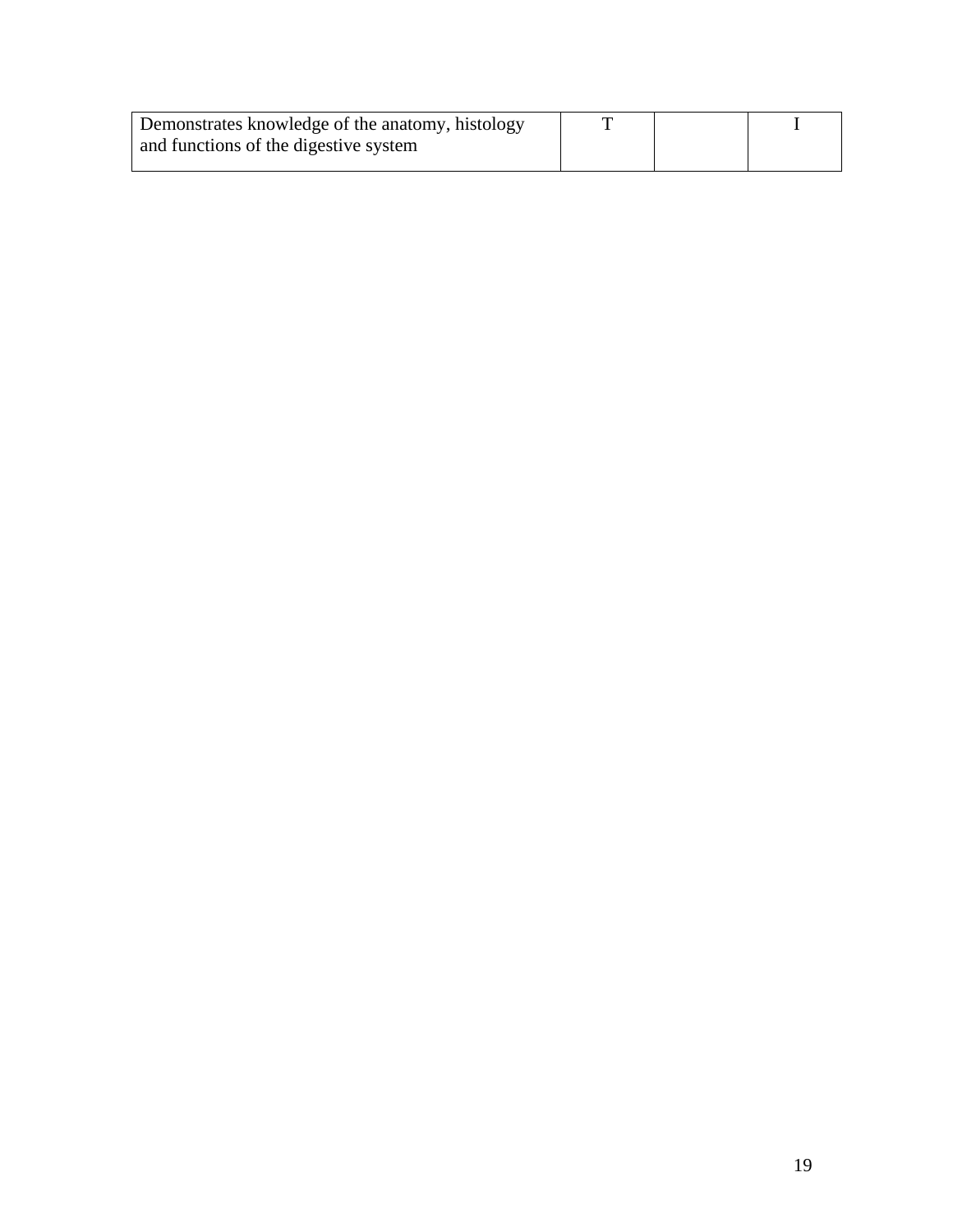| Course Title:  | _Microbiology_ |
|----------------|----------------|
| Prefix:        | <b>BIOL</b>    |
| Course Number: | 3034           |

Course Description (from the catalog): \_Morphology, physiology, classification and

cultivation of the microorganisms relevant

to agriculture, pre-medicine and industry.

|                                                          |                         | <b>Competencies</b>         |                            |
|----------------------------------------------------------|-------------------------|-----------------------------|----------------------------|
|                                                          |                         | (T, R, I)                   |                            |
| <b>Course Learning Outcomes</b>                          | T                       | R                           |                            |
|                                                          | competency<br>is taught | Competency<br>is reinforced | Competency<br>is utilized/ |
|                                                          |                         |                             | integrated                 |
| 1. Demonstrates knowledge of the basic principles and    | T                       | $\mathbf R$                 |                            |
| concepts of life at the microscopic level as it pertains |                         |                             |                            |
| to microbes.                                             |                         |                             |                            |
|                                                          |                         |                             |                            |
| 2. Comprehends the theoretical concepts in               | T                       | $\mathbf R$                 |                            |
| microbiology so that they may use this as a basis for    |                         |                             |                            |
| future studies; whether it be in Agriculture, Biology,   |                         |                             |                            |
| Commercial food, Dietetics, Medical Technology,          | T                       | $\mathbf R$                 |                            |
| Medicine, Dentistry, Nutrition, Public Health and        |                         |                             |                            |
| Biological Research.                                     |                         |                             |                            |
|                                                          |                         |                             |                            |
| 3. Analyze the interrelationships among the              | T                       | $\mathbf R$                 |                            |
| microorganisms and between the microorganisms and        |                         |                             |                            |
| higher living forms.                                     |                         |                             |                            |
|                                                          |                         |                             |                            |
| 4. Demonstrate the proper techniques and procedures      | T                       | $\mathbf{R}$                |                            |
| to handle microscopic living organisms, many of          |                         |                             |                            |
| which are pathogenic.                                    |                         |                             |                            |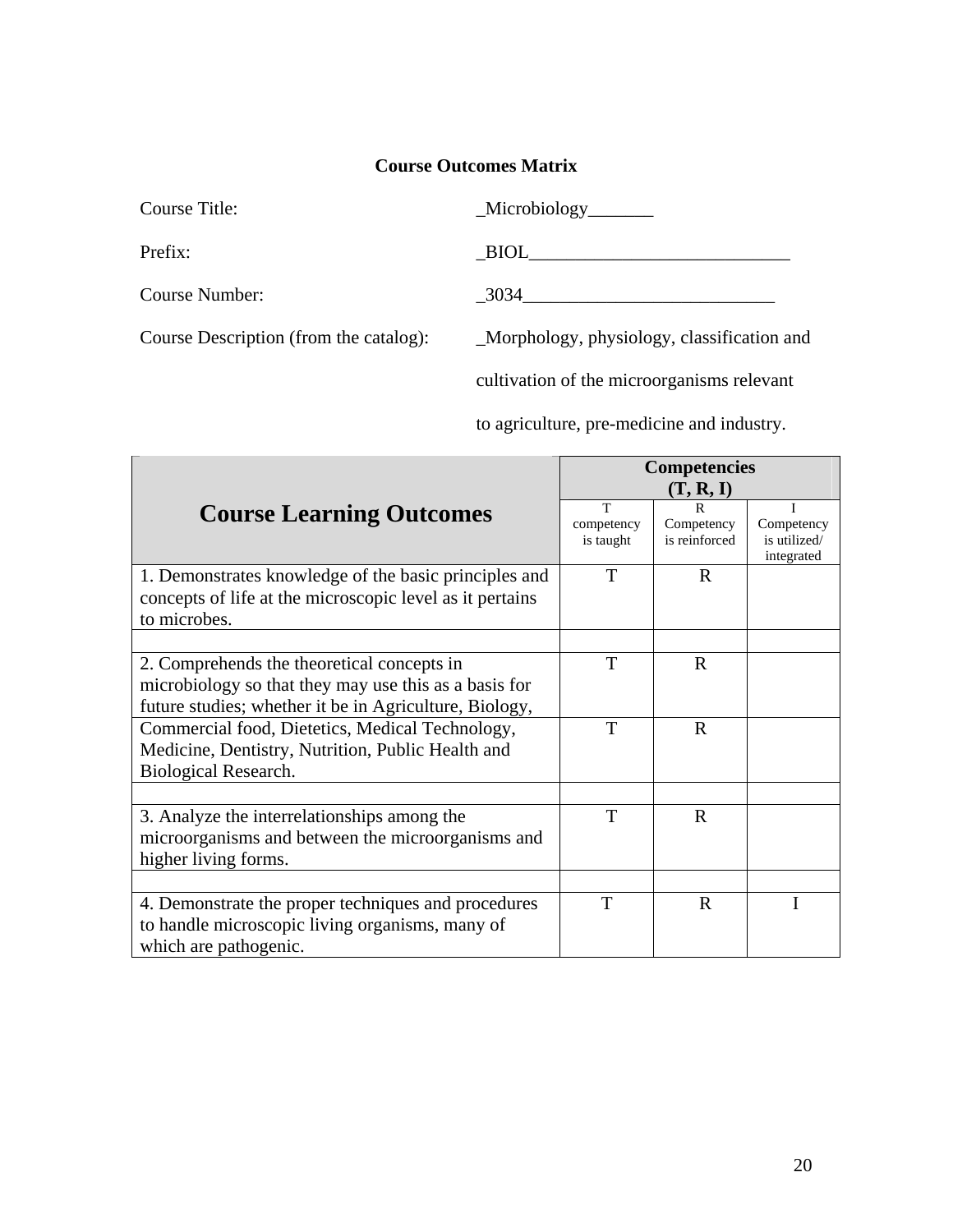Course Title: Molecular Biology

Prefix: BIOL

Number: 3073

Description (from the catalog): The dynamics of carbohydrates, fat, protein and nucleic acid metabolism; recombinant DNA revolution, gene structure and function in specialized eukaryotic systems.

|                                                      | <b>Competencies</b> |               |                      |
|------------------------------------------------------|---------------------|---------------|----------------------|
|                                                      | (T, R, I)           |               |                      |
| <b>Course Learning Outcomes</b>                      | T                   | R             |                      |
|                                                      | competency          | Competency    | Competency           |
|                                                      | is taught           | is reinforced | is<br>utilized/integ |
|                                                      |                     |               | rated                |
| Demonstrates knowledge of thermodynamics.            | T                   | R             |                      |
| Demonstrates an understanding of oxidation and       | T                   |               |                      |
| reduction reactions permitting quantitative          |                     |               |                      |
| descriptions of reduction/oxidation changes in       |                     |               |                      |
| metabolic pathways.                                  |                     |               |                      |
| Demonstrates an understanding of catabolic processes | T                   |               |                      |
| and oxidative degradation.                           |                     |               |                      |
| Demonstrates an understanding of oxidative           | T                   |               |                      |
| phosphorylation and photophosphorylation.            |                     |               |                      |
| Demonstrates an understanding of major enzymatic     | T                   | R             |                      |
| cofactors and classes of biochemical reactions.      |                     |               |                      |
|                                                      |                     |               |                      |
|                                                      |                     |               |                      |
|                                                      |                     |               |                      |
|                                                      |                     |               |                      |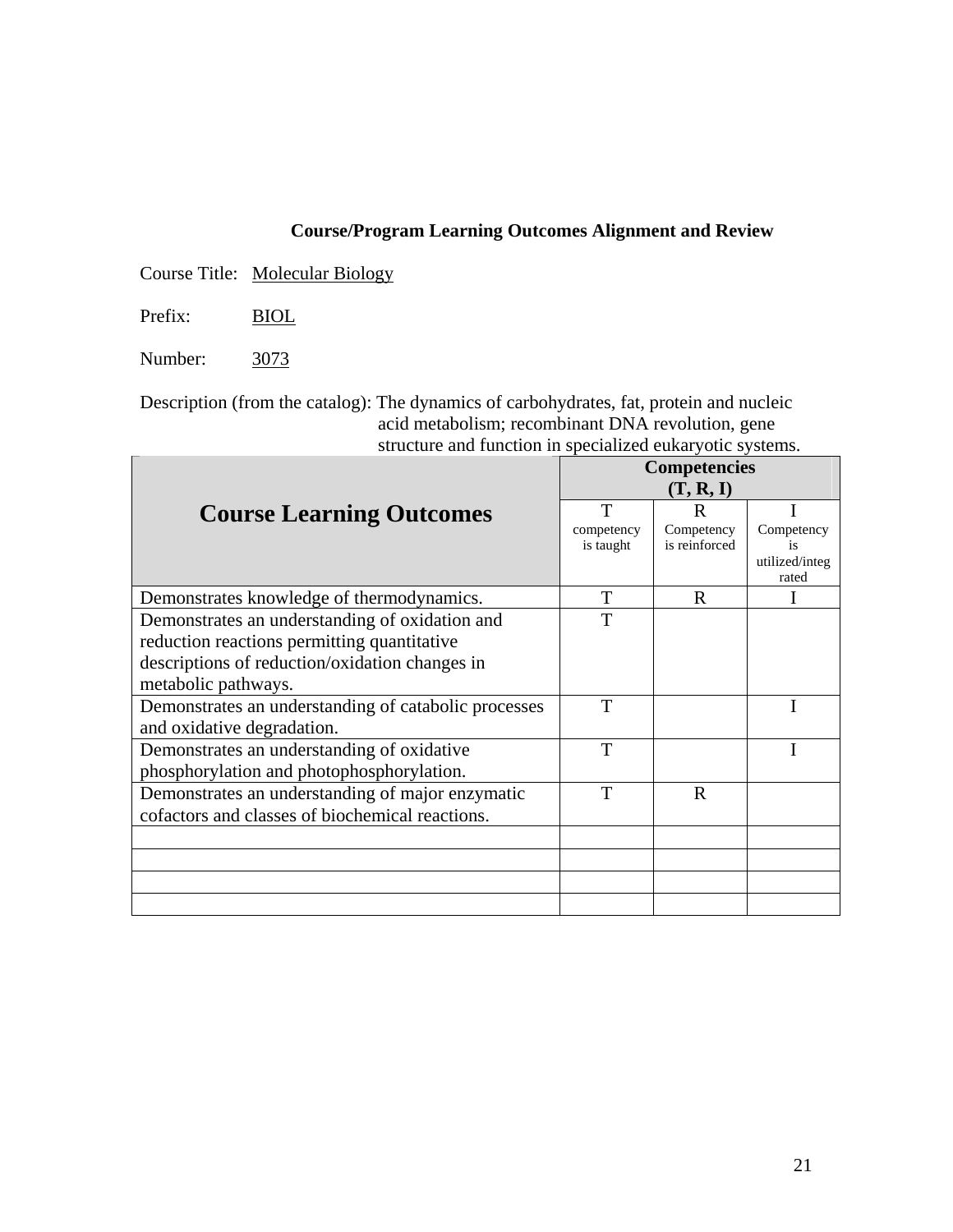| Course Title:  | Immunology |
|----------------|------------|
| Prefix:        | BIOL       |
| Course Number: | 3044       |

**I.** Course Description (from the catalog):  $(3-1)$  Credit 4 semester hours. Fundamentals aspects of immunology, antigenic systems, hypersensitivity, and serology.

|                                                                                                                                                                                                                                       |                              | <b>Competencies</b><br>(T, R, I) |                                          |
|---------------------------------------------------------------------------------------------------------------------------------------------------------------------------------------------------------------------------------------|------------------------------|----------------------------------|------------------------------------------|
| <b>Course Learning Outcomes</b>                                                                                                                                                                                                       | T<br>competency<br>is taught | R<br>Competency<br>is reinforced | Competency<br>is utilized/<br>integrated |
| 1. Develop an understanding of the fundamental<br>concepts and principles of immunology.                                                                                                                                              | T                            | $\mathbf R$                      | $\bf{l}$                                 |
| 2. Develop an understanding of the principles of<br>innate immunity.                                                                                                                                                                  | T                            | $\mathbf R$                      | $\mathbf I$                              |
| 3. Develop an understanding of the principles of<br>adaptive immunity.                                                                                                                                                                | T                            | $\mathbf R$                      | $\mathbf I$                              |
| 4. Develop an understanding of the various<br>cellular molecules and mechanisms that<br>function in immunology to protect humans and<br>other mammals from infection by prokaryotes,<br>viruses, protozoa, fungi, toxins, and cancer. | T                            | $\mathbf R$                      | $\mathbf I$                              |
| 5. Develop an understanding of<br>immunodeficiency diseases.                                                                                                                                                                          | T                            | $\mathbf R$                      | I                                        |
| Develop an understanding for the scientific<br>6.<br>method and its applications to problem solving<br>of clinical case studies in immunology.                                                                                        | T                            | $\mathbf R$                      | $\mathbf I$                              |
| Students become intellectually self-reliant and<br>7.<br>enhance their critical thinking skills through<br>case study discussion                                                                                                      | T                            | $\mathbf R$                      | I                                        |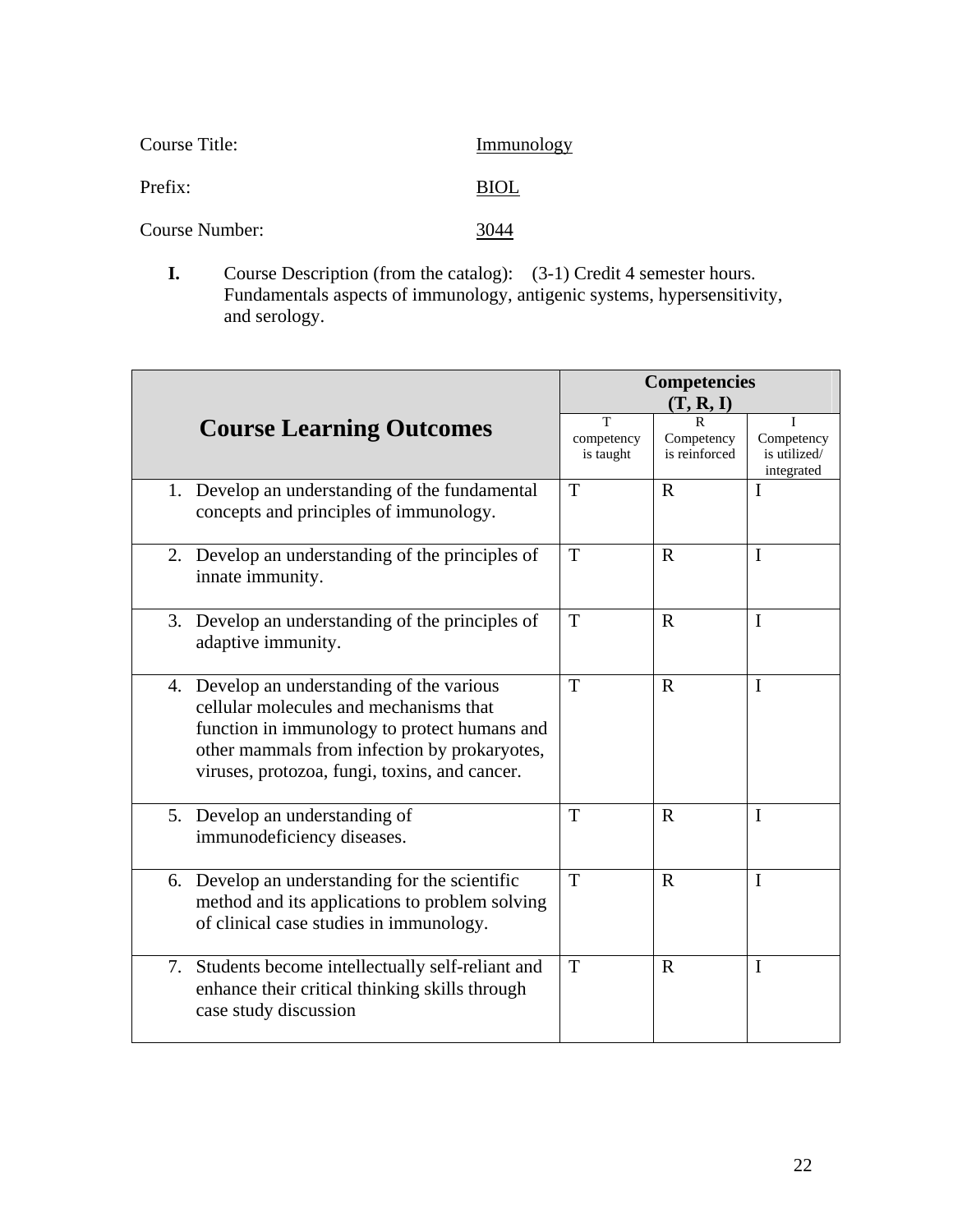Course Title: Histology

Prefix: BIOL

Number: 3064

Description (from the catalog): Microscopic study of tissues and organs of vertebrates. Relation of structure to function.

|                                                          |            | <b>Competencies</b><br>(T, R, I) |                         |
|----------------------------------------------------------|------------|----------------------------------|-------------------------|
| <b>Course Learning Outcomes</b>                          | T          | R                                |                         |
|                                                          | competency | Competency                       | Competency              |
|                                                          | is taught  | is reinforced                    | is                      |
|                                                          |            |                                  | utilized/integ<br>rated |
| Demonstrate an understanding of the relationship for     | T          | $\mathbf R$                      |                         |
| histology as it relates to the structure and function of |            |                                  |                         |
| plant and animal bodies.                                 |            |                                  |                         |
| Demonstrate the ability to develop techniques for        | T          | $\mathbf R$                      |                         |
| tissue preparation for microscopic analysis.             |            |                                  |                         |
| Demonstrate knowledge of the mastery of microscopes      | T          |                                  |                         |
| in the laboratory.                                       |            |                                  |                         |
|                                                          |            |                                  |                         |
|                                                          |            |                                  |                         |
|                                                          |            |                                  |                         |
|                                                          |            |                                  |                         |
|                                                          |            |                                  |                         |
|                                                          |            |                                  |                         |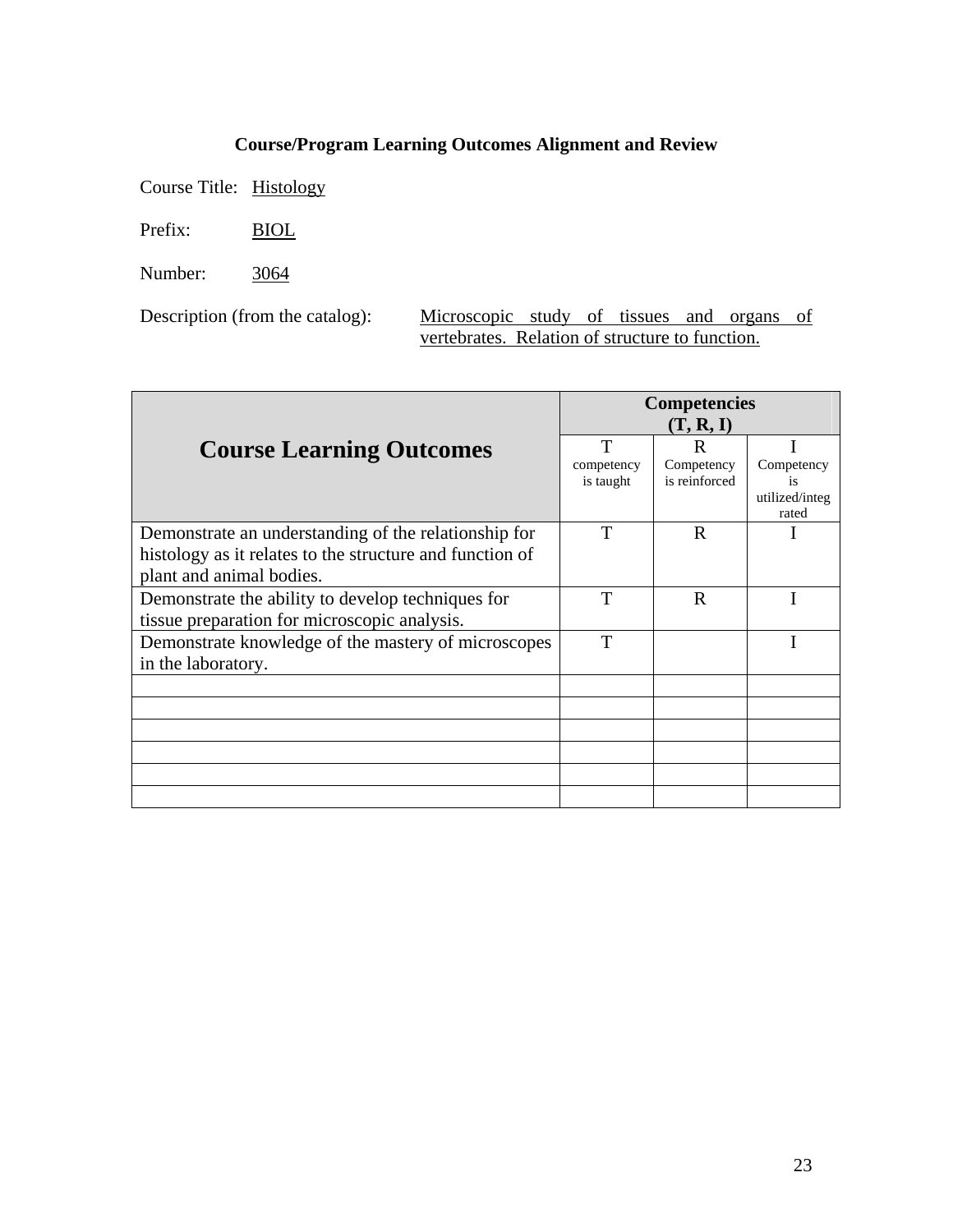Course Title: Molecular Biology II

Prefix: BIOL

Number: 3083

Description (from the catalog): Regulation of gene function in bacterial cells; the functioning of eukaryotic chromosomes; the extraordinary diversity of eukaryotic viruses.

|                                                        | <b>Competencies</b> |               |                |
|--------------------------------------------------------|---------------------|---------------|----------------|
|                                                        |                     | (T, R, I)     |                |
| <b>Course Learning Outcomes</b>                        | T                   | R             |                |
|                                                        | competency          | Competency    | Competency     |
|                                                        | is taught           | is reinforced | utilized/integ |
|                                                        |                     |               | rated          |
| Demonstrate knowledge of the regulation of             | T                   | $\mathbf R$   |                |
| gluconeogenesis and the Cori Cycle.                    |                     |               |                |
| Demonstrate knowledge of the major physiological       | T                   |               |                |
| functions of fatty acids.                              |                     |               |                |
| Demonstrate an understanding of the difference         | T                   |               |                |
| between fatty acid oxidation and fatty acid synthesis. |                     |               |                |
| Demonstrate an understanding of the regulation of      | T                   |               |                |
| amino acid biosynthesis.                               |                     |               |                |
| Demonstrate an understanding of nucleotide             | T                   | R             |                |
| regulation.                                            |                     |               |                |
|                                                        |                     |               |                |
|                                                        |                     |               |                |
|                                                        |                     |               |                |
|                                                        |                     |               |                |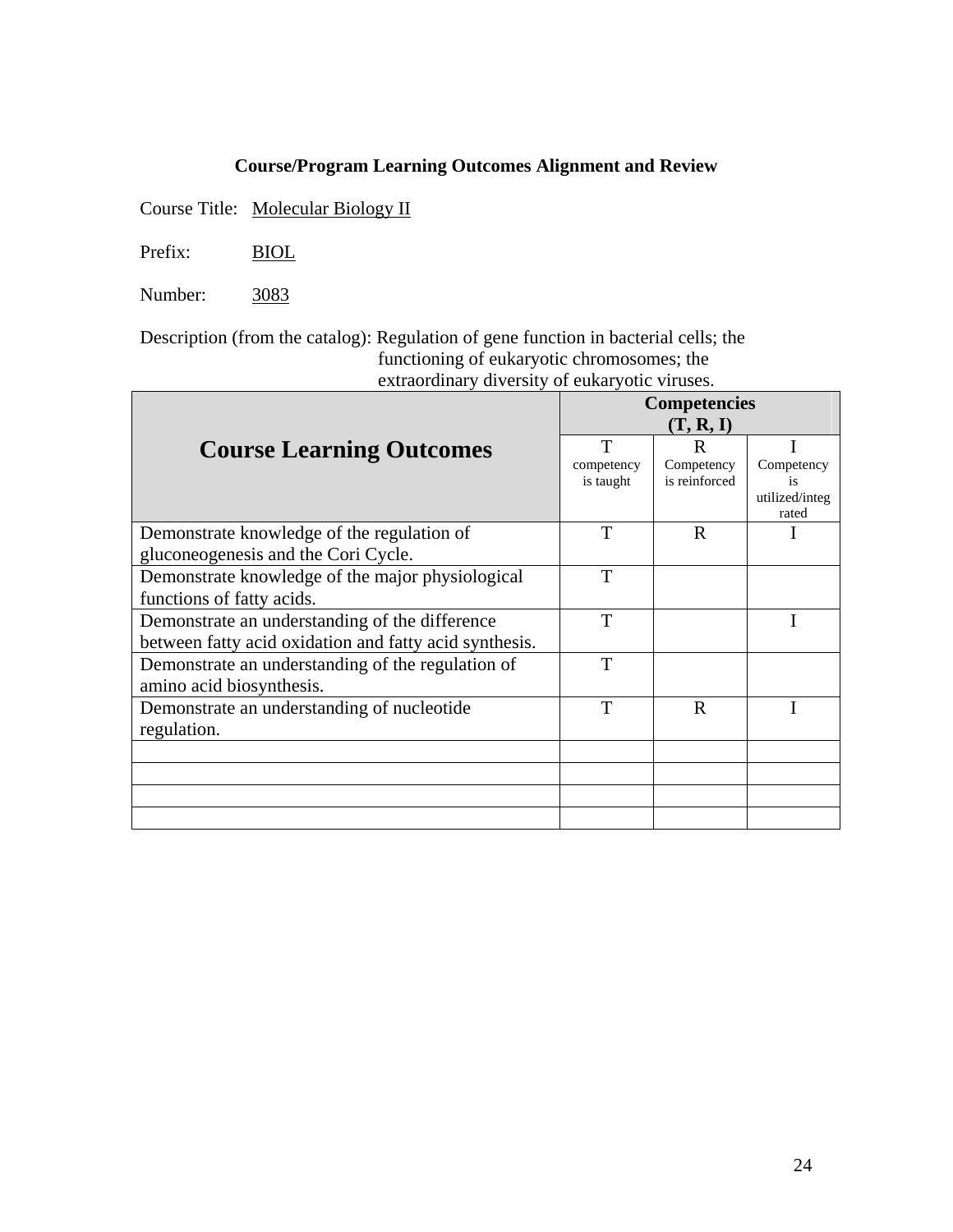Course Title: Molecular Biology II

Prefix: BIOL

Number: 3083

Description (from the catalog): Regulation of gene function in bacterial cells; the functioning of eukaryotic chromosomes; the extraordinary diversity of eukaryotic viruses.

|                                                        | <b>Competencies</b> |               |                      |
|--------------------------------------------------------|---------------------|---------------|----------------------|
|                                                        | (T, R, I)           |               |                      |
| <b>Course Learning Outcomes</b>                        | т                   | R             |                      |
|                                                        | competency          | Competency    | Competency           |
|                                                        | is taught           | is reinforced | is<br>utilized/integ |
|                                                        |                     |               | rated                |
| Demonstrate knowledge of the regulation of             | T                   | $\mathbb{R}$  |                      |
| gluconeogenesis and the Cori Cycle.                    |                     |               |                      |
| Demonstrate knowledge of the major physiological       | T                   |               |                      |
| functions of fatty acids.                              |                     |               |                      |
| Demonstrate an understanding of the difference         | T                   |               |                      |
| between fatty acid oxidation and fatty acid synthesis. |                     |               |                      |
| Demonstrate an understanding of the regulation of      | T                   |               |                      |
| amino acid biosynthesis.                               |                     |               |                      |
| Demonstrate an understanding of nucleotide             | T                   | R             |                      |
| regulation.                                            |                     |               |                      |
|                                                        |                     |               |                      |
|                                                        |                     |               |                      |
|                                                        |                     |               |                      |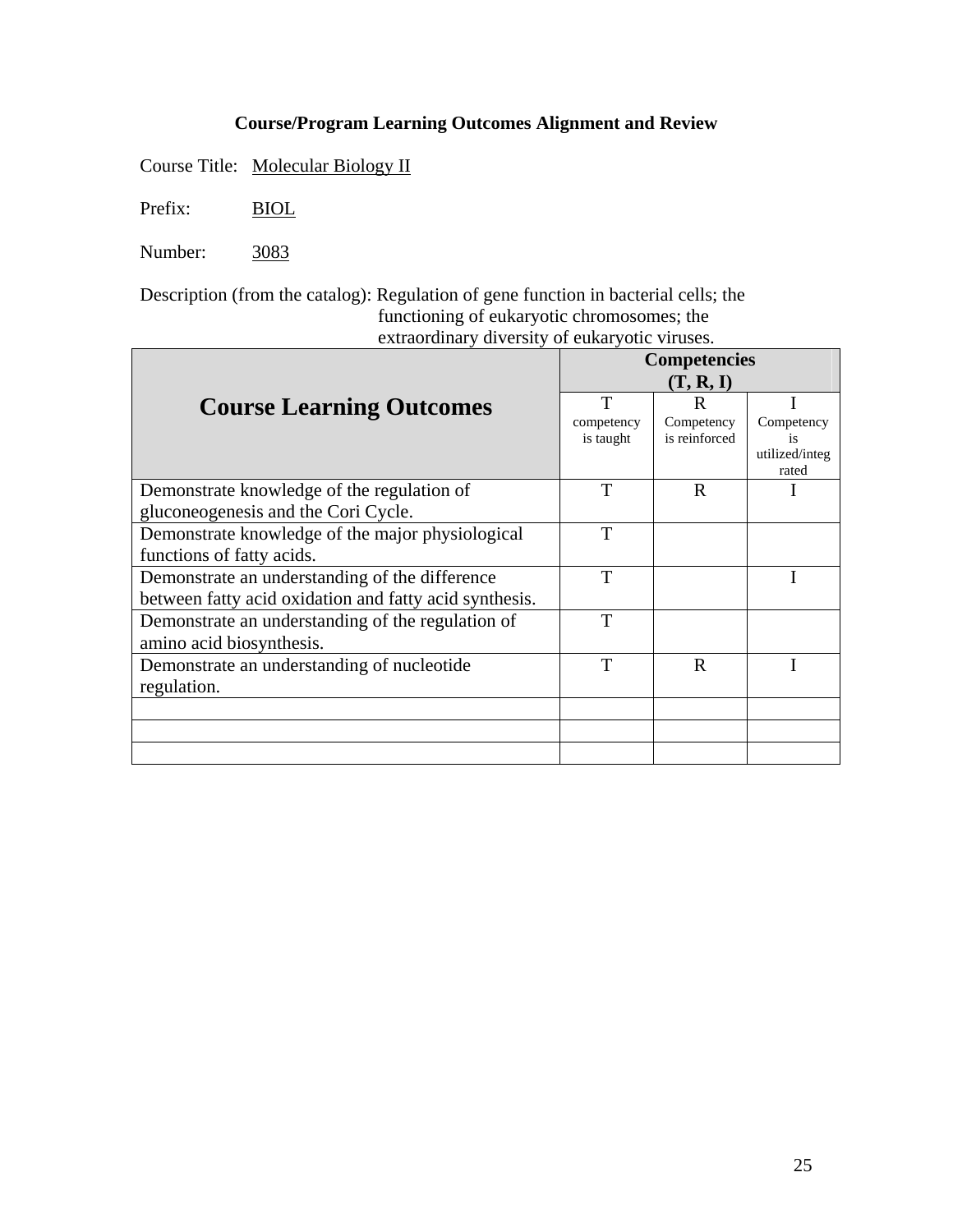| Course Title:         | Cell Biology |
|-----------------------|--------------|
| Prefix:               | <b>Biol</b>  |
| <b>Course Number:</b> | 3124         |

Course Description (from the catalog): A study of the ultrastructure and macro-molecular organization of cells, with emphasis on eukaryotic cells. The convergence of structure and function in life phenomena will be highlighted. Prerequisites: BIOL. 1015 and CHEM. 2043.

|                                                                                                               | <b>Competencies</b>          |                                               |                                          |
|---------------------------------------------------------------------------------------------------------------|------------------------------|-----------------------------------------------|------------------------------------------|
| <b>Course Learning Outcomes</b>                                                                               | T<br>competency<br>is taught | (T, R, I)<br>R<br>Competency<br>is reinforced | Competency<br>is utilized/<br>integrated |
| Increase individual understanding with regard to<br>ethical and health issues related to cell biology         | T                            |                                               |                                          |
| Foster research skills and ability to apply<br>mathematical data analyses and interpret observed<br>phenomena | T                            | R                                             |                                          |
| Relate concepts of chemistry and physics to cell<br>biological systems                                        |                              |                                               |                                          |
| Improve skills in analyzing and communicating<br>scientific information                                       | T                            | R                                             |                                          |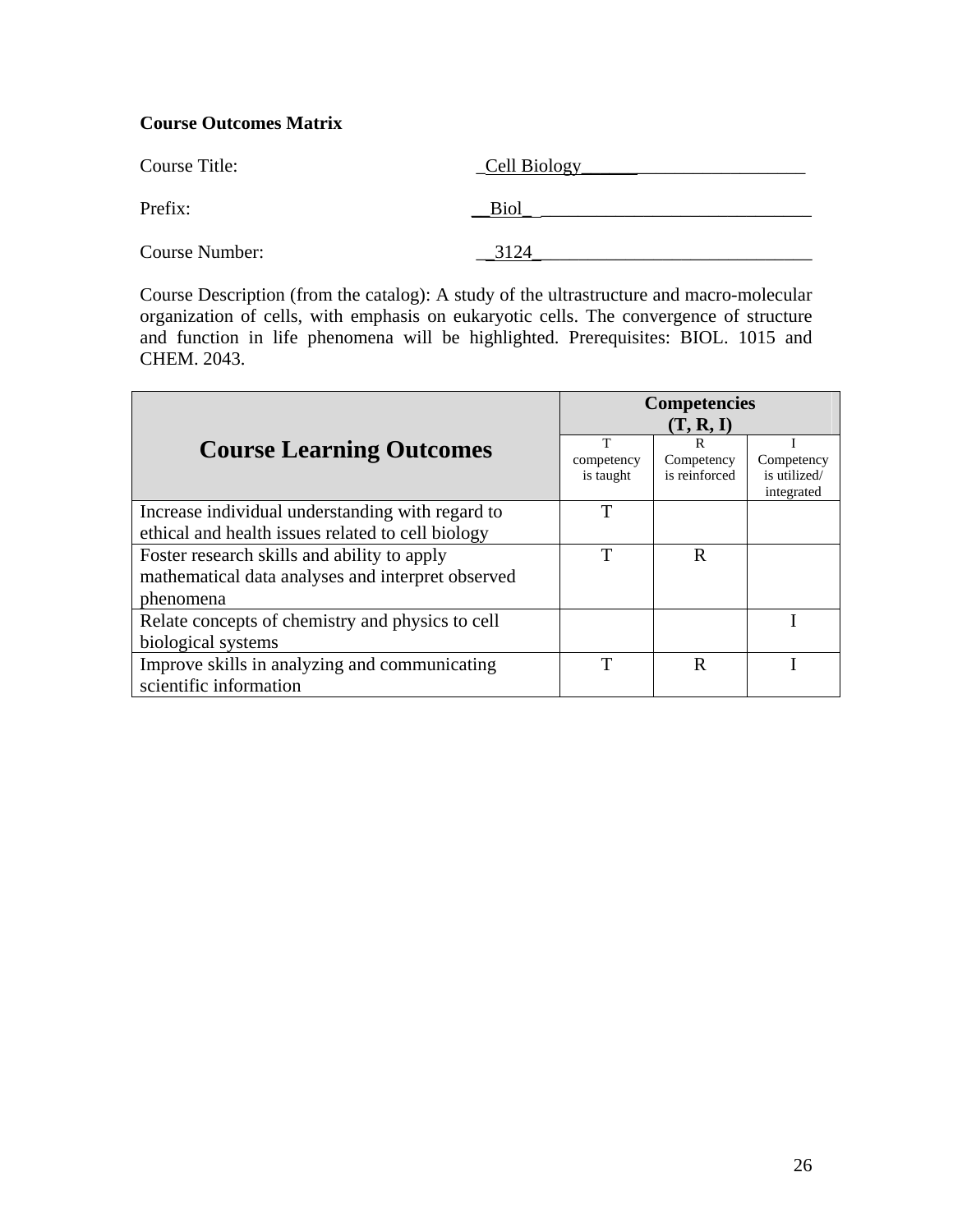| Course Title:                          | MEDICAL TERMINOLOGY                               |
|----------------------------------------|---------------------------------------------------|
| Prefix:                                | <b>BIOL</b>                                       |
| Course Number:                         | 4012                                              |
| Course Description (from the catalog): | Emphasis is on understanding basic medical terms  |
|                                        | and learning how they are used in documenting and |

reporting patient care procedures.

|                                                                                                                                                                                                                                                                                                                    | <b>Competencies</b><br>(T, R, I) |                             |                                             |
|--------------------------------------------------------------------------------------------------------------------------------------------------------------------------------------------------------------------------------------------------------------------------------------------------------------------|----------------------------------|-----------------------------|---------------------------------------------|
|                                                                                                                                                                                                                                                                                                                    | T                                | $\mathbf R$                 |                                             |
| <b>Course Learning Outcomes</b>                                                                                                                                                                                                                                                                                    | competency<br>is taught          | Competency<br>is reinforced | Competency<br>18<br>utilized/integ<br>rated |
| Improve vocabulary skills by understanding why specific word<br>parts are selected to form specialized compound medical,<br>scientific, and English terms.                                                                                                                                                         | T                                |                             |                                             |
| Spell and define prefixes, suffixes, and stem words. Identify and<br>explain the function of specific word parts. Describe how medical<br>compound terms are constructed. Build compound terms using<br>multiple word parts in a combining form.                                                                   | T                                |                             |                                             |
| Fracture and analyze key compound medical terms found on the<br>Word Part. Define key compound medical terms found both<br>literally and actually. Spell and define medical equipment,<br>treatment, disease, and diagnostic compound terms.                                                                       | T                                |                             |                                             |
| Demonstrate knowledge of the word part and compound term<br>through memorization, repetition, and reinforcement needed to<br>assure mastery of the language of medicine/science.                                                                                                                                   |                                  | $\mathbf R$                 |                                             |
| Identify visually and describe verbally some of the medical<br>problems; disorders, and diseases presented in the course.                                                                                                                                                                                          |                                  | $\mathbf R$                 | I                                           |
| Applies knowledge of how to 1) Interpret and Understand<br>medical course content, literature, records, and research and 2)<br>interpret and understand word (term) meanings from a wide<br>variety of academic, such as disciplines in the Arts, Sciences,<br>Humanities, Education, Agriculture, and Technology. |                                  | $\mathbf R$                 |                                             |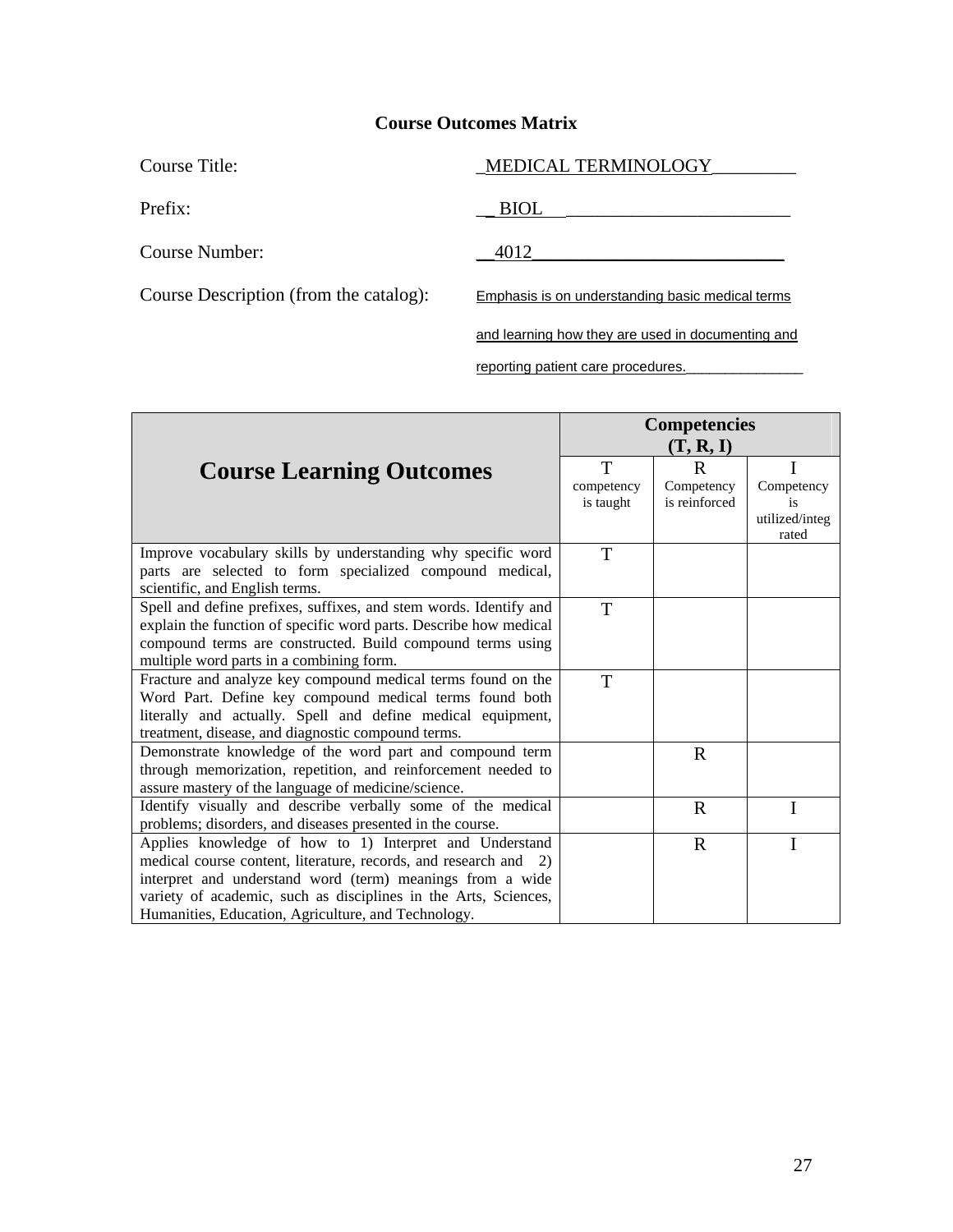| Course Title:  | Topics in Genomics |
|----------------|--------------------|
| Prefix:        | Biol               |
| Course Number: |                    |

Course Description (from the catalog): The study of the Human Genome in a holistic manner. Physical mapping and large scale DNA sequencing of the human genome; gene expression and microarrays; the application of genome data to the incidence of disease; used as disease markers and gene based therapeutics. Prerequisites: Biol. 2054; Chem. 2043.

|                                                       | <b>Competencies</b> |               |              |  |  |
|-------------------------------------------------------|---------------------|---------------|--------------|--|--|
|                                                       | (T, R, I)           |               |              |  |  |
| <b>Course Learning Outcomes</b>                       | T                   | R             |              |  |  |
|                                                       | competency          | Competency    | Competency   |  |  |
|                                                       | is taught           | is reinforced | is utilized/ |  |  |
|                                                       |                     |               | integrated   |  |  |
| Develop a comprehensive understanding of the human    | T                   |               |              |  |  |
| genome                                                |                     |               |              |  |  |
| Analyze and interpret the data generated from the     | T                   | $\mathbf R$   |              |  |  |
| human genome and other genomes                        |                     |               |              |  |  |
| Apply genomic information to determine the incidence  |                     |               |              |  |  |
| of disease; identify disease markers and formulate    |                     |               |              |  |  |
| models for gene-based therapies                       |                     |               |              |  |  |
| Evaluate the quality and significance of genomic data |                     | R             |              |  |  |
| Develop critical thinking skills                      | T                   | R             |              |  |  |
| Enhance the aesthetic appreciation of the simplicity  | T                   | $\mathbf R$   |              |  |  |
| yet intricacy of the design of the human genome       |                     |               |              |  |  |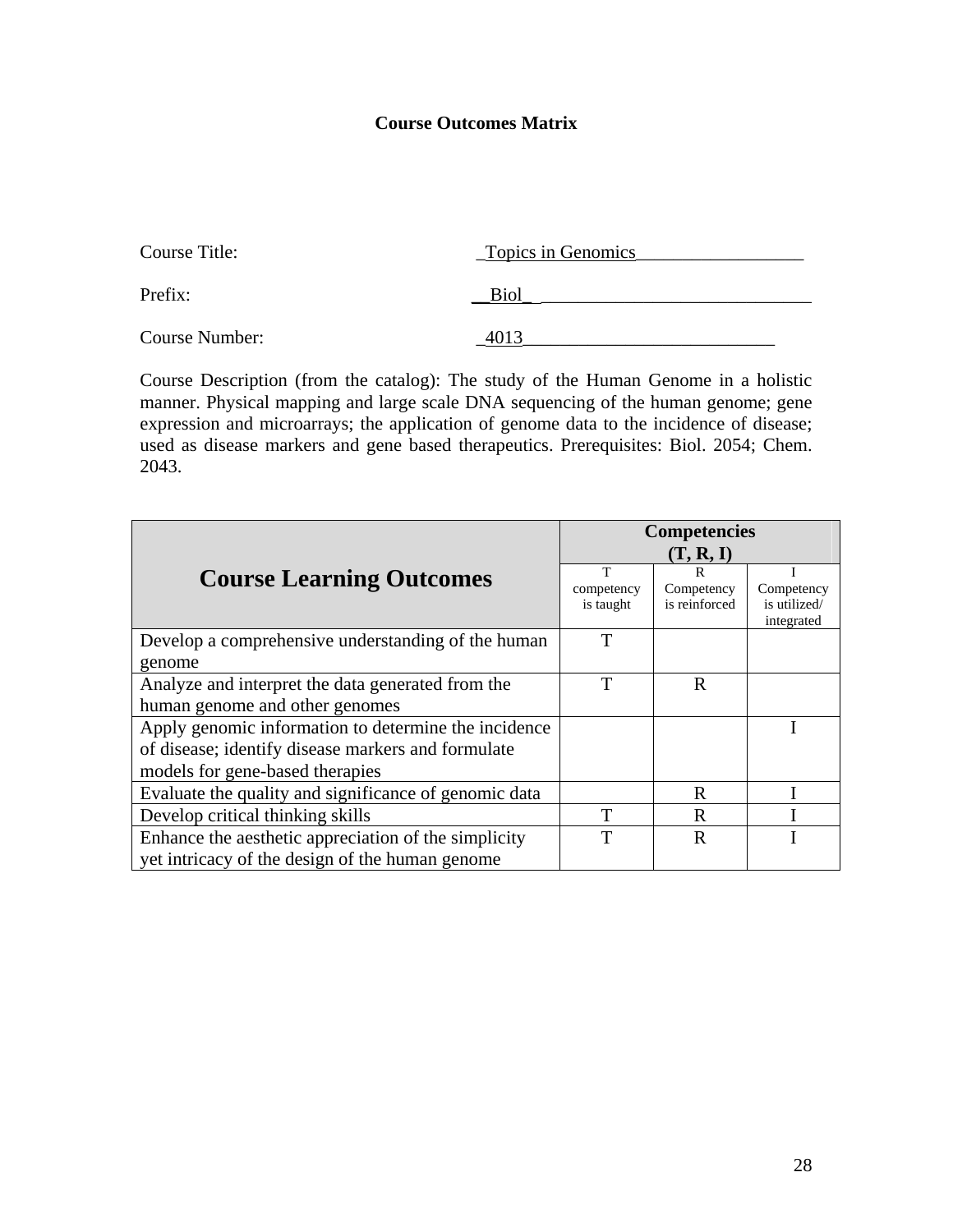| Course Title:                          | Vertebrate Embryology                                           |
|----------------------------------------|-----------------------------------------------------------------|
| Prefix:                                | <b>Biol</b>                                                     |
| Course Number:                         | 4014                                                            |
| Course Description (from the catalog): | Structure, principles and progress in<br>vertebrate development |

|                                                                                                                                                             | <b>Competencies</b><br>(T, R, I) |                             |                                          |  |  |
|-------------------------------------------------------------------------------------------------------------------------------------------------------------|----------------------------------|-----------------------------|------------------------------------------|--|--|
| <b>Course Learning Outcomes</b>                                                                                                                             | T<br>competency<br>is taught     | Competency<br>is reinforced | Competency<br>is utilized/<br>integrated |  |  |
| Demonstrates knowledge of phases of ontogenetic<br>developmental in vertebrates                                                                             | T                                |                             |                                          |  |  |
| Understands main trends of thought and history of<br>embryology                                                                                             | T                                |                             |                                          |  |  |
| Demonstrates knowledge of cellular events,<br>cytoplasmic and nuclear during gametogenesis                                                                  | T                                |                             |                                          |  |  |
| Understands the structure of the reproductive organs,<br>testes and ovaries, and the hormones involved during<br>the reproductive process and sexual cycles | T                                |                             |                                          |  |  |
| Demonstrates knowledge of the phases of fertilization<br>and the difference between sexual and asexual<br>reproduction                                      | T                                |                             |                                          |  |  |
| Demonstrates knowledge of cleavage types based<br>upon egg organization, cell types and cell patterns                                                       | T                                |                             |                                          |  |  |
| Demonstrates knowledge of stem cells, cell potency,<br>cell competence, embryonic induction and cell<br>determination                                       | T                                |                             |                                          |  |  |
| Understands the process by which the body form<br>develops, the formation of extra-embryonic<br>membranes and their functions, as well as their fate        | T                                |                             |                                          |  |  |
| Demonstrates knowledge of the process by which<br>major organ-systems occur                                                                                 | T                                |                             |                                          |  |  |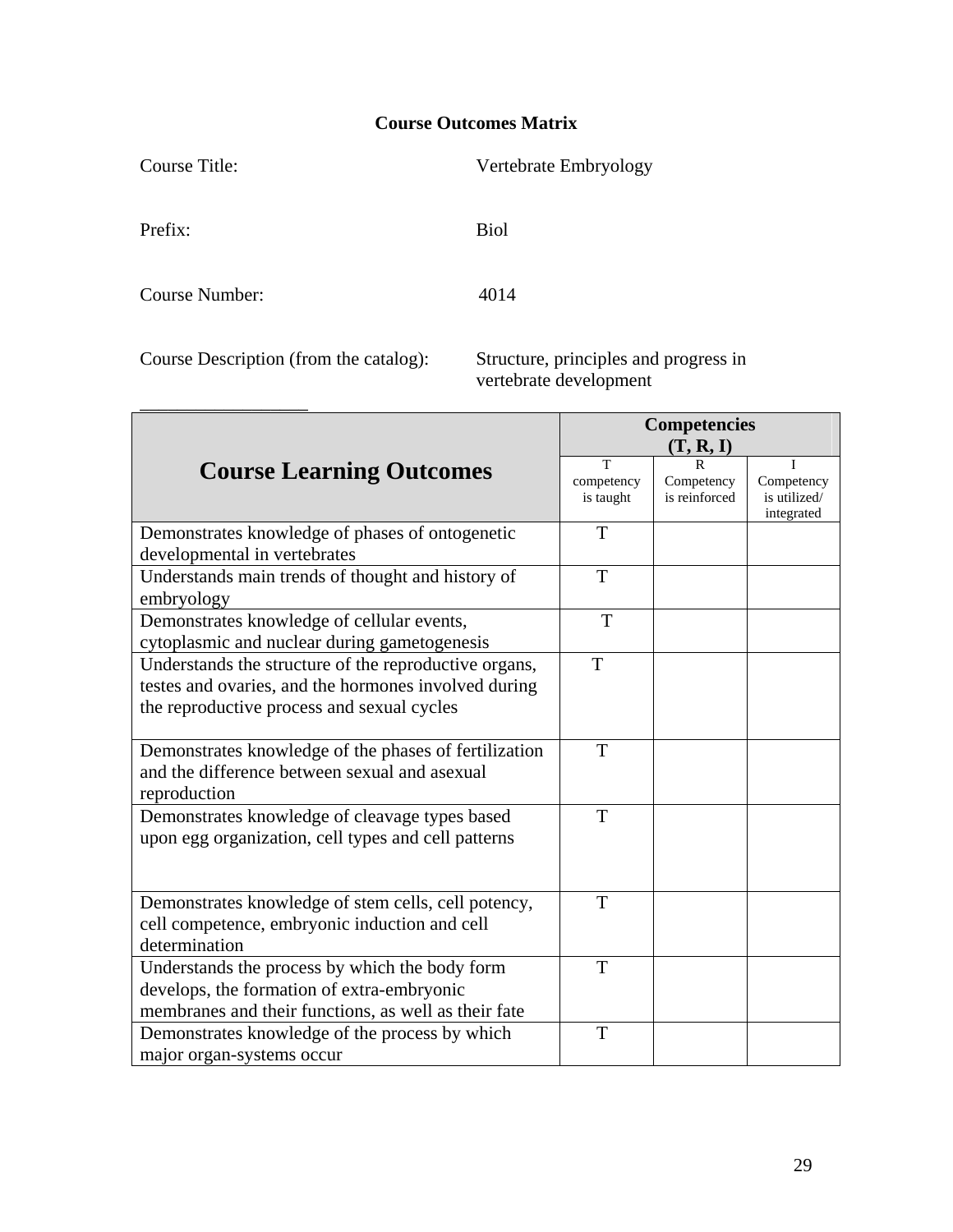Course Title: Comparative Vertebrate Anatomy

Prefix: Biol

Course Number: 4024

Course Description (from the catalog): Anatomy of organs and organ--

systems, their function and Evolution in major vertebrate types

|                                           | <b>Competencies</b> |               |              |  |  |  |
|-------------------------------------------|---------------------|---------------|--------------|--|--|--|
|                                           | (T, R, I)           |               |              |  |  |  |
| <b>Course Learning Outcomes</b>           | T                   |               |              |  |  |  |
|                                           | competency          | Competency    | Competency   |  |  |  |
|                                           | is taught           | is reinforced | is utilized/ |  |  |  |
|                                           | T                   |               | integrated   |  |  |  |
| Demonstrates knowledge of ontogenetic     |                     |               |              |  |  |  |
| and phylogenetic developmental in         |                     |               |              |  |  |  |
| vertebrates                               |                     |               |              |  |  |  |
| Understands main trends of thought and    | T                   |               |              |  |  |  |
| history of comparative vertebrate         |                     |               |              |  |  |  |
| anatomy                                   |                     |               |              |  |  |  |
| Recognizes the interrelatedness of organ- | T                   |               |              |  |  |  |
| systems and their functions               |                     |               |              |  |  |  |
| Understands the structural comparisons of | T                   |               |              |  |  |  |
| vertebrate systems in major groups of     |                     |               |              |  |  |  |
| vertebrates                               |                     |               |              |  |  |  |
|                                           |                     |               |              |  |  |  |
| Demonstrates knowledge of the art of      | T                   |               |              |  |  |  |
| dissection                                |                     |               |              |  |  |  |
|                                           |                     |               |              |  |  |  |
| Demonstrates knowledge of the changes     | T                   |               |              |  |  |  |
| the body has undergone during ontogeny    |                     |               |              |  |  |  |
| and phylogeny                             |                     |               |              |  |  |  |
|                                           |                     |               |              |  |  |  |
|                                           |                     |               |              |  |  |  |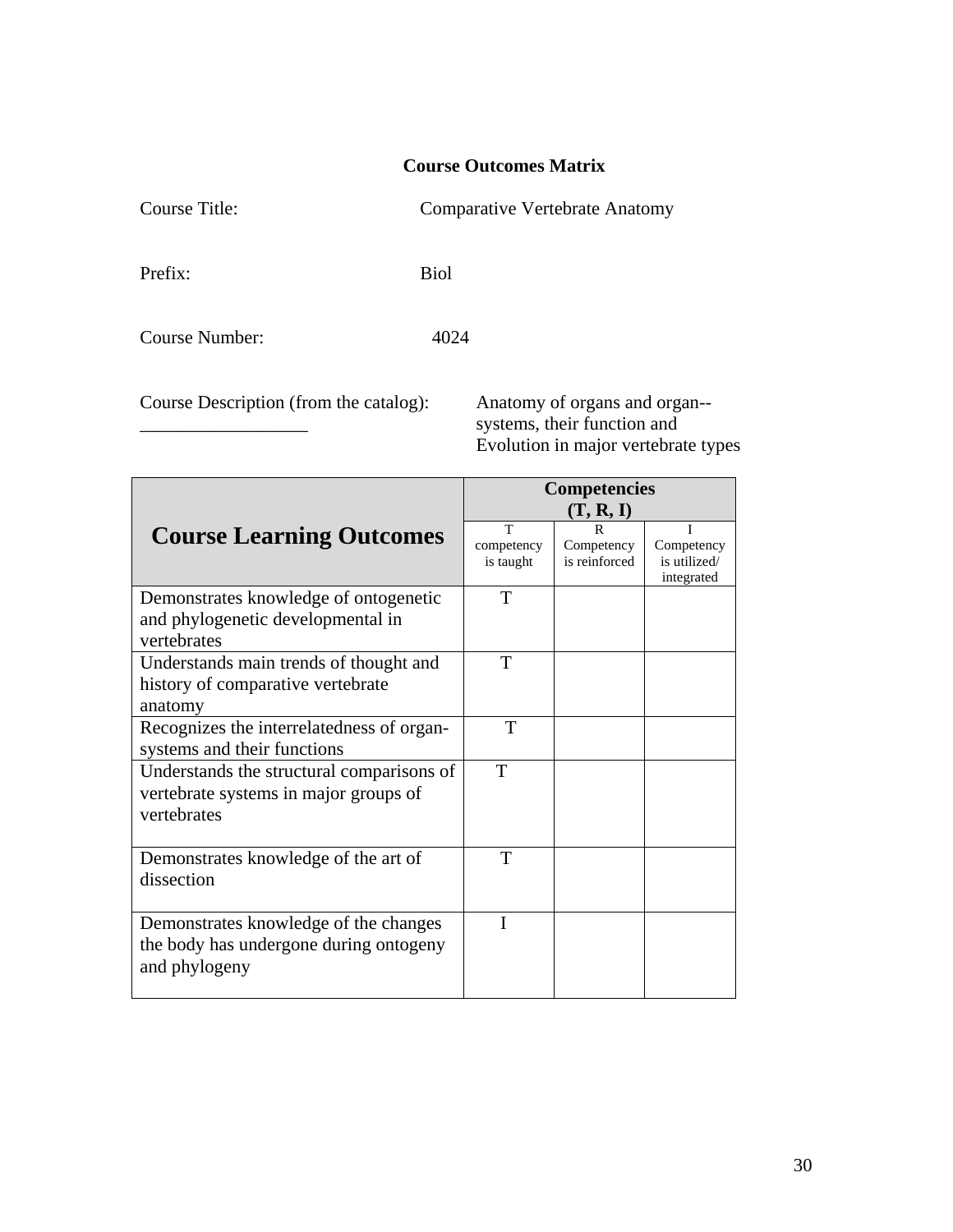Course Title: Practicum

Prefix: BIOL

Number: 4034

Description (from the catalog): Recent advances in biology. Emphasis placed on investigation and inquiry as a means of acquiring knowledge in biology.

|                                                       | <b>Competencies</b><br>(T, R, I) |                             |                         |  |  |
|-------------------------------------------------------|----------------------------------|-----------------------------|-------------------------|--|--|
| <b>Course Learning Outcomes</b>                       | T                                | R                           |                         |  |  |
|                                                       | competency<br>is taught          | Competency<br>is reinforced | Competency<br><i>is</i> |  |  |
|                                                       |                                  |                             | utilized/integ<br>rated |  |  |
|                                                       | T                                |                             |                         |  |  |
| Demonstrate an understanding of the classification of |                                  |                             |                         |  |  |
| insects.                                              |                                  |                             |                         |  |  |
| Demonstrate an understanding of leaf identification.  | T                                |                             |                         |  |  |
| Demonstrate knowledge of how the biosphere            | T                                |                             |                         |  |  |
| developed.                                            |                                  |                             |                         |  |  |
| Demonstrate an understanding of plants and            | T                                |                             |                         |  |  |
| microorganisms.                                       |                                  |                             |                         |  |  |
|                                                       |                                  |                             |                         |  |  |
|                                                       |                                  |                             |                         |  |  |
|                                                       |                                  |                             |                         |  |  |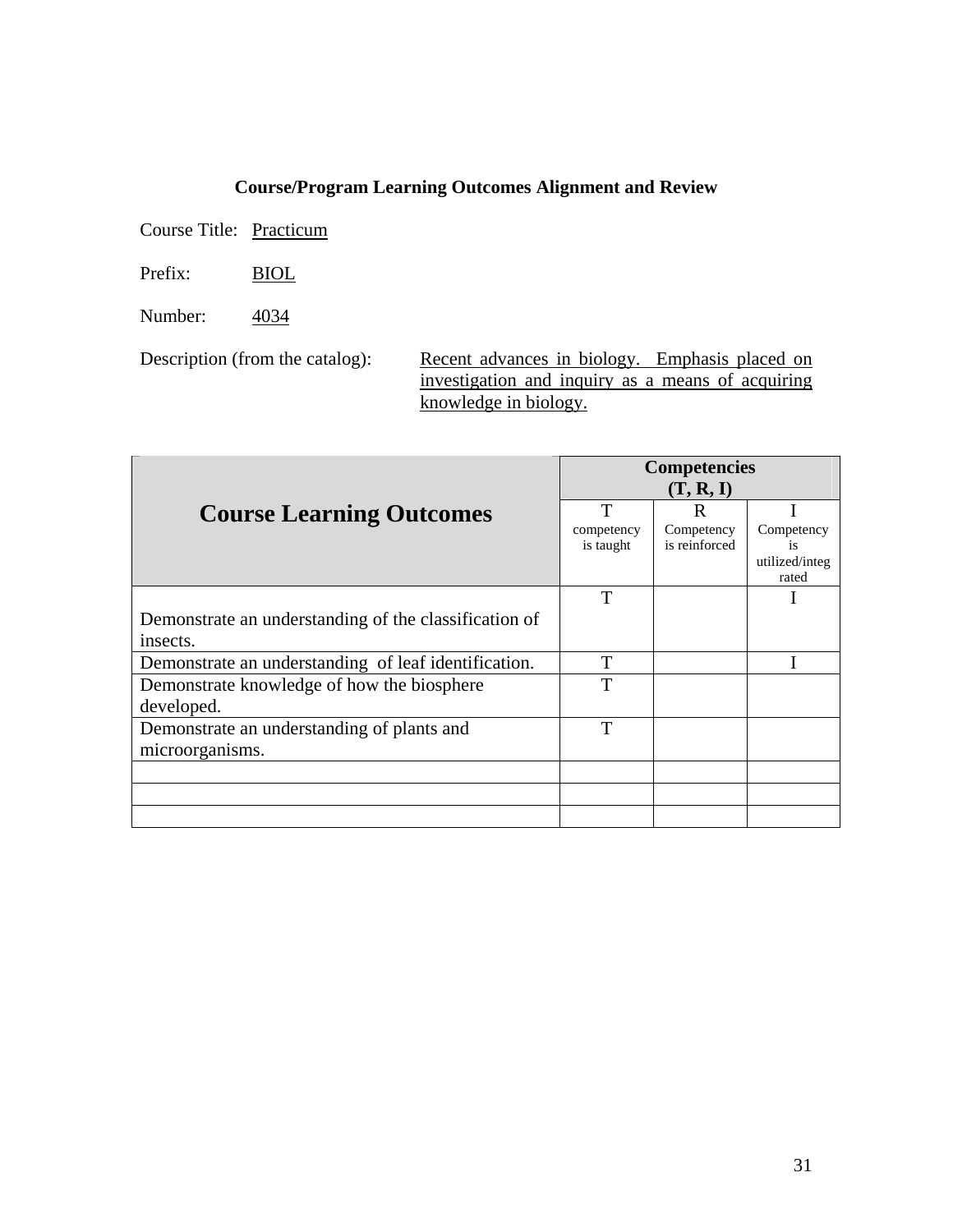| Course Title:  | Research    |
|----------------|-------------|
| Prefix:        | <b>BIOL</b> |
| Course Number: | 4051        |

**I.** Course Description (from the catalog): (34) Credit 1 semester hour. Basis of life, cell theory, cell structure, energy transformation, reproduction, and variability. Origins of Diversity of Organization

|                                                                                                                                                                                                                                                                                                                                                                                                          | <b>Competencies</b>          |                                  |                                               |  |
|----------------------------------------------------------------------------------------------------------------------------------------------------------------------------------------------------------------------------------------------------------------------------------------------------------------------------------------------------------------------------------------------------------|------------------------------|----------------------------------|-----------------------------------------------|--|
|                                                                                                                                                                                                                                                                                                                                                                                                          |                              | (T, R, I)                        |                                               |  |
| <b>Course Learning Outcomes</b>                                                                                                                                                                                                                                                                                                                                                                          | T<br>competency<br>is taught | R<br>Competency<br>is reinforced | Τ<br>Competency<br>is utilized/<br>integrated |  |
| 1. Conduct of laboratory investigations using safe,<br>environmentally appropriate, and ethical practices.                                                                                                                                                                                                                                                                                               | T                            | $\mathbf R$                      | $\mathbf I$                                   |  |
| 2. The use of the scientific method during laboratory<br>investigations. Students are expected to:<br>a. Plan and implement investigative procedures<br>including asking questions, formulating testable<br>hypotheses, and selecting instruments and<br>technology.<br>b. Collect data, organize it, analyze it, evaluate, make<br>inferences, and predict trends.<br>c. Communicate valid conclusions. | T                            | $\mathbf R$                      | $\mathbf I$                                   |  |
| 3. Use critical thinking and scientific problem solving to make<br>informed decisions.<br>a. Analyze, review, and critique scientific explanations,<br>including hypotheses and theories using<br>scientific evidence and information<br>b. Draw inferences based on data.                                                                                                                               |                              |                                  |                                               |  |
| 4. Demonstrate an understanding of the four types of organic<br>molecules and how they are isolated, purified and researched to<br>understand their specific functions in living organisms.                                                                                                                                                                                                              | T                            | $\mathbf R$                      | $\mathbf I$                                   |  |
| 5. Demonstrate knowledge of recombinant DNA techniques used<br>in genetic engineering research.                                                                                                                                                                                                                                                                                                          | T                            | $\mathbf R$                      | $\mathbf I$                                   |  |
| 6. Demonstrate knowledge of research approaches and techniques<br>used to study genomes of organisms including humans.                                                                                                                                                                                                                                                                                   | T                            | $\mathbf R$                      | $\mathbf I$                                   |  |
| 7. Demonstrate knowledge of immunological research techniques<br>that are applied to most biological studies.                                                                                                                                                                                                                                                                                            | T                            | $\mathbf R$                      | $\mathbf I$                                   |  |
| 8. Demonstrate knowledge of basic microbiological laboratory<br>techniques.                                                                                                                                                                                                                                                                                                                              | T                            | $\mathbf R$                      | $\mathbf I$                                   |  |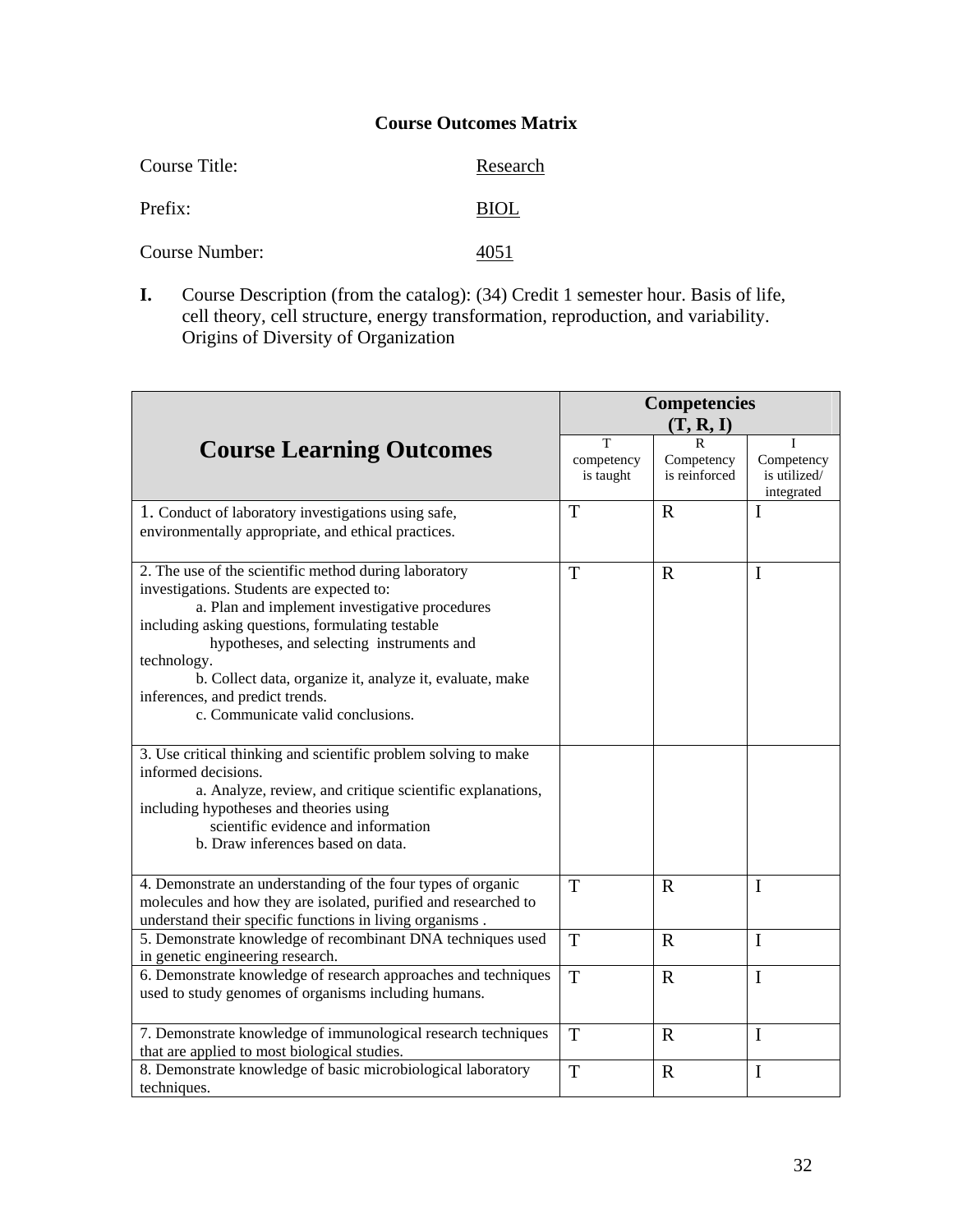| Course Title:  | Research |
|----------------|----------|
| Prefix:        | Biol     |
| Course Number: | 4061     |

Course Description (from the catalog): Library and laboratory work in specific biological problems.

|                                                          | <b>Competencies</b> |               |                            |  |  |
|----------------------------------------------------------|---------------------|---------------|----------------------------|--|--|
|                                                          | (T, R, I)           |               |                            |  |  |
| <b>Course Learning Outcomes</b>                          | т                   | R             |                            |  |  |
|                                                          | competency          | Competency    | Competency                 |  |  |
|                                                          | is taught           | is reinforced | is utilized/<br>integrated |  |  |
| Understand the process of scientific research            | T                   |               |                            |  |  |
| Understand the principles and appreciate the skills that | T                   |               |                            |  |  |
| are required in biological research                      |                     |               |                            |  |  |
| Use of library facilities and the internet in research   | T                   |               |                            |  |  |
| Read and interpret scientific manuscripts                | T                   | R             |                            |  |  |
| Make presentations of interpretations of recently        | T                   | R             |                            |  |  |
| published scientific papers                              |                     |               |                            |  |  |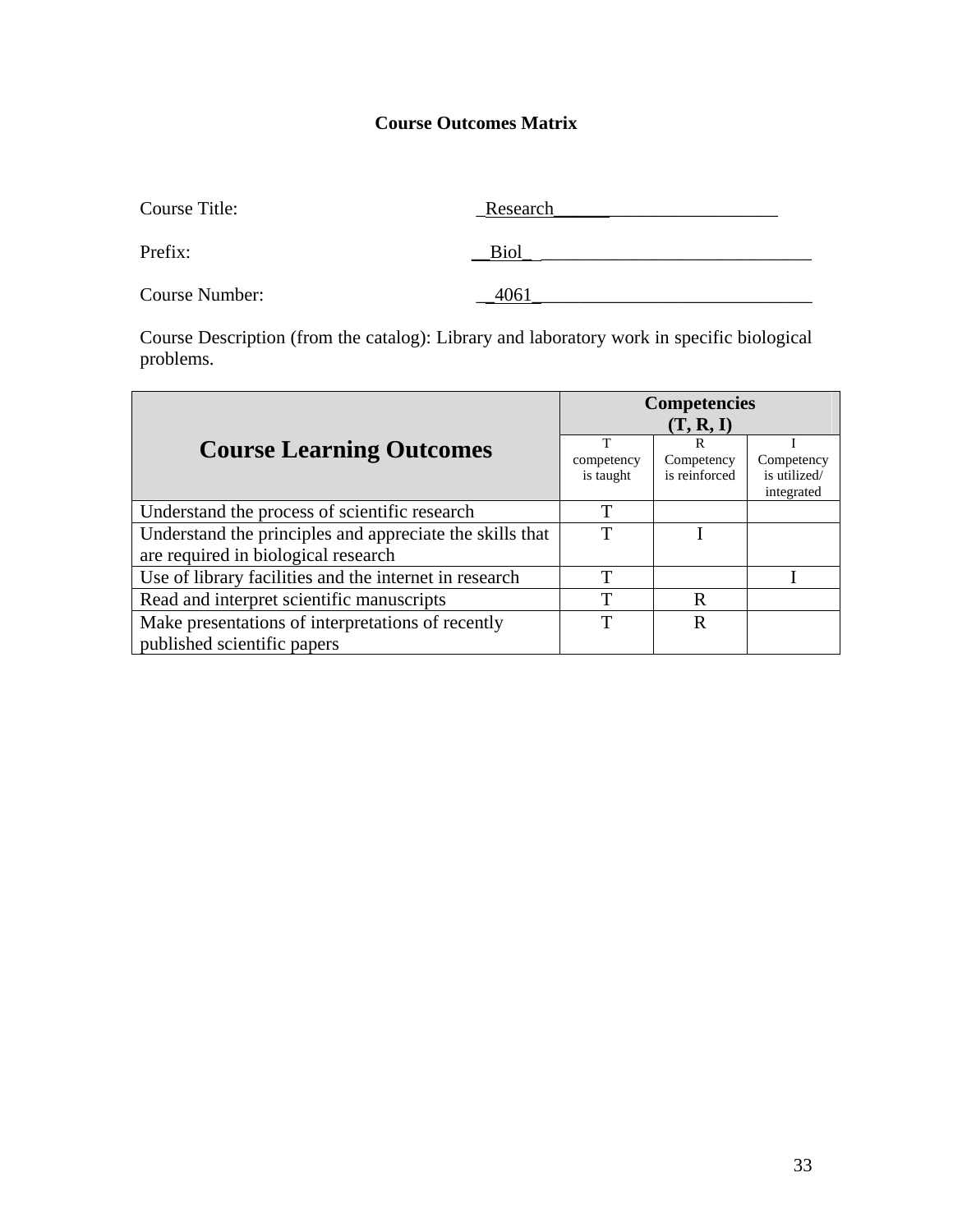# **Degree Program Outcomes Matrix**

|                       | <b>Program Learning Outcomes and Measure</b>  |                                                                                  |                                                                                       |                                                                                     |                                                                                    |                                                                        |  |  |
|-----------------------|-----------------------------------------------|----------------------------------------------------------------------------------|---------------------------------------------------------------------------------------|-------------------------------------------------------------------------------------|------------------------------------------------------------------------------------|------------------------------------------------------------------------|--|--|
|                       |                                               | Students will demonstrate knowledge of the chemical basis of life.<br>$\ddot{ }$ | Students will demonstrate knowledge of the central concepts of<br>Genetics.<br>$\sim$ | Students will demonstrate knowledge of Cell Biology.<br>$\widetilde{\mathcal{L}}$ . | Students will demonstrate knowledge of Organismal Biology.<br>$\ddot{\mathcal{L}}$ | Students will demonstrate knowledge in scientific communication.<br>5. |  |  |
| <b>Course Prefix,</b> | <b>Course Title</b>                           |                                                                                  |                                                                                       |                                                                                     |                                                                                    |                                                                        |  |  |
| <b>Number</b>         |                                               |                                                                                  |                                                                                       |                                                                                     |                                                                                    |                                                                        |  |  |
| <b>BIOL 1015</b>      | <b>General Biology</b>                        | T, R, I                                                                          | T, R, I                                                                               | T, R                                                                                | T, R                                                                               | T, R                                                                   |  |  |
| <b>BIOL</b> 1021      | <b>Biology Seminar</b>                        |                                                                                  |                                                                                       |                                                                                     |                                                                                    | T, R, I                                                                |  |  |
| <b>BIOL 1025</b>      | <b>General Biology</b>                        | T, R, I                                                                          | T, R, I                                                                               | T, R                                                                                | T, R                                                                               | T, R                                                                   |  |  |
| <b>BIOL 1031</b>      | <b>Biology Seminar</b>                        |                                                                                  |                                                                                       |                                                                                     |                                                                                    | T, R, I                                                                |  |  |
| <b>BIOL 1034</b>      | <b>Botany</b>                                 | T, R, I                                                                          | T, R                                                                                  | T,R                                                                                 | $\overline{T}$                                                                     | T, R                                                                   |  |  |
| <b>BIOL 1054</b>      | Anatomy /Physiology I<br>(Non Majors)         |                                                                                  |                                                                                       |                                                                                     |                                                                                    |                                                                        |  |  |
| <b>BIOL</b> 1064      | <b>Anatomy /Physiology</b><br>II (Non Majors) |                                                                                  |                                                                                       |                                                                                     |                                                                                    |                                                                        |  |  |
| <b>BIOL 2054</b>      | Genetics                                      | T, R                                                                             | T, R, I                                                                               | $\mathbf T$                                                                         | $\mathbf T$                                                                        | ${\bf R}$                                                              |  |  |
| <b>BIOL 3014</b>      | Human                                         | T, R, I                                                                          | R, I                                                                                  | I                                                                                   | $\mathbf T$                                                                        | T, R                                                                   |  |  |
|                       | Anatomy/Physiology                            |                                                                                  |                                                                                       |                                                                                     |                                                                                    |                                                                        |  |  |
| <b>BIOL 3024</b>      | Human                                         | T, R, I                                                                          | R, I                                                                                  | $\rm I$                                                                             | $\overline{T}$                                                                     | T, R                                                                   |  |  |
|                       | Anatomy/Physiology                            |                                                                                  |                                                                                       |                                                                                     |                                                                                    |                                                                        |  |  |
| <b>BIOL 3034</b>      | Microbiology                                  | R, I                                                                             |                                                                                       | R, I                                                                                | T,                                                                                 |                                                                        |  |  |
|                       |                                               |                                                                                  |                                                                                       |                                                                                     | R,I                                                                                |                                                                        |  |  |
| <b>BIOL 3073</b>      | Molecular Biology I                           | T, R, I                                                                          |                                                                                       | T, R, I                                                                             | R, I                                                                               | $R1$ .                                                                 |  |  |
| <b>BIOL 3044</b>      | Immunology                                    | T, R, I                                                                          |                                                                                       | R, I                                                                                | R, I                                                                               | R, I                                                                   |  |  |
| <b>BIOL 3064</b>      | Histology                                     | T, R, I                                                                          |                                                                                       | R, I                                                                                | R, I                                                                               | R, I                                                                   |  |  |